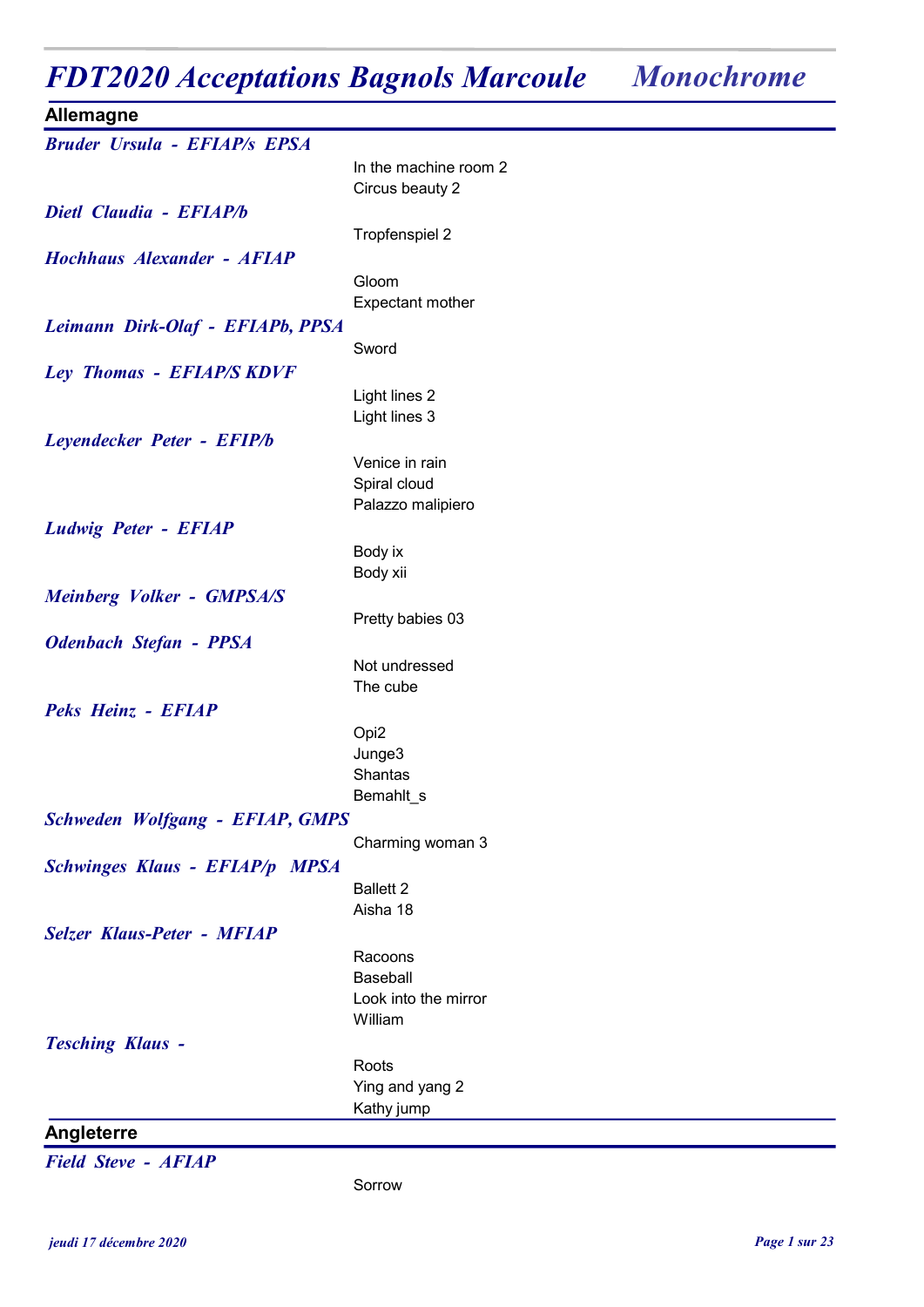|                                        | Chalky georgie                               |
|----------------------------------------|----------------------------------------------|
| <b>FORD ROGER - FRPS EFIAP/g</b>       |                                              |
|                                        | Coffee shop patron                           |
| <b>Fry Martin - FRPS EFIAP/d1</b>      |                                              |
|                                        | White light                                  |
|                                        | The old sea dog                              |
| <b>Haney Lynda - DPAGB BPE5 AFIAP</b>  |                                              |
|                                        | Vigil                                        |
|                                        | Maid of the woods                            |
| <b>Heaton Beryl - EFIAP ARPS CPAG</b>  |                                              |
|                                        | Eilean donan castle 2                        |
|                                        | The rascal                                   |
| <b>Hersom Andrew - PPSA</b>            |                                              |
|                                        | Early inspection                             |
| <b>Lanstone Donald - LRPS, EFIAP</b>   |                                              |
|                                        | London underground view                      |
| Lines Adrian - EFIAP                   |                                              |
|                                        |                                              |
|                                        | Angel<br>Knitting with attaturk              |
|                                        | Ben atkinson                                 |
|                                        | Lubrication                                  |
| <b>Mortimer David - LRPS CPAGB EFI</b> |                                              |
|                                        | Jet turn                                     |
|                                        |                                              |
| Murray Eileen - EFIAP/g DPAGB          |                                              |
|                                        | Freydis<br>Ivar                              |
|                                        | <b>Viking lord</b>                           |
| <b>Oconnell Sue - EFIAP/d2, FIPF</b>   |                                              |
|                                        | Senior wife hama tribe                       |
| O'neill Norman - EFIAP DPAGB BP        |                                              |
|                                        |                                              |
|                                        | Hang on tight<br>Read all about it           |
|                                        |                                              |
| <b>Paxton Roger - AFIAP</b>            |                                              |
|                                        | The time keeper<br>The teacher               |
|                                        | Cedric the cobbler                           |
| Rich Leo - ARPS, EFIAP/g. DPAGB        |                                              |
|                                        | Bless you - my children                      |
| <b>Rugg Sue - AFIAP CPAGB BPE3</b>     |                                              |
|                                        | Alice                                        |
|                                        | River rider                                  |
|                                        | After the performance                        |
| <b>Sawyer Keith - ARPS CPAGB</b>       |                                              |
|                                        | Crow man                                     |
| Sims Amanda - EFIAP BPE2*AWP           |                                              |
|                                        |                                              |
|                                        | Railway enthusiast<br><b>Brief encounter</b> |
|                                        |                                              |
| <b>Snell Keith - EFIAP EPSA LRPS</b>   |                                              |
|                                        | Ready to plunge                              |
| Steward Marilyn - EFIAP/b, ARPS, B     |                                              |
|                                        | Cube houses, rotterdam                       |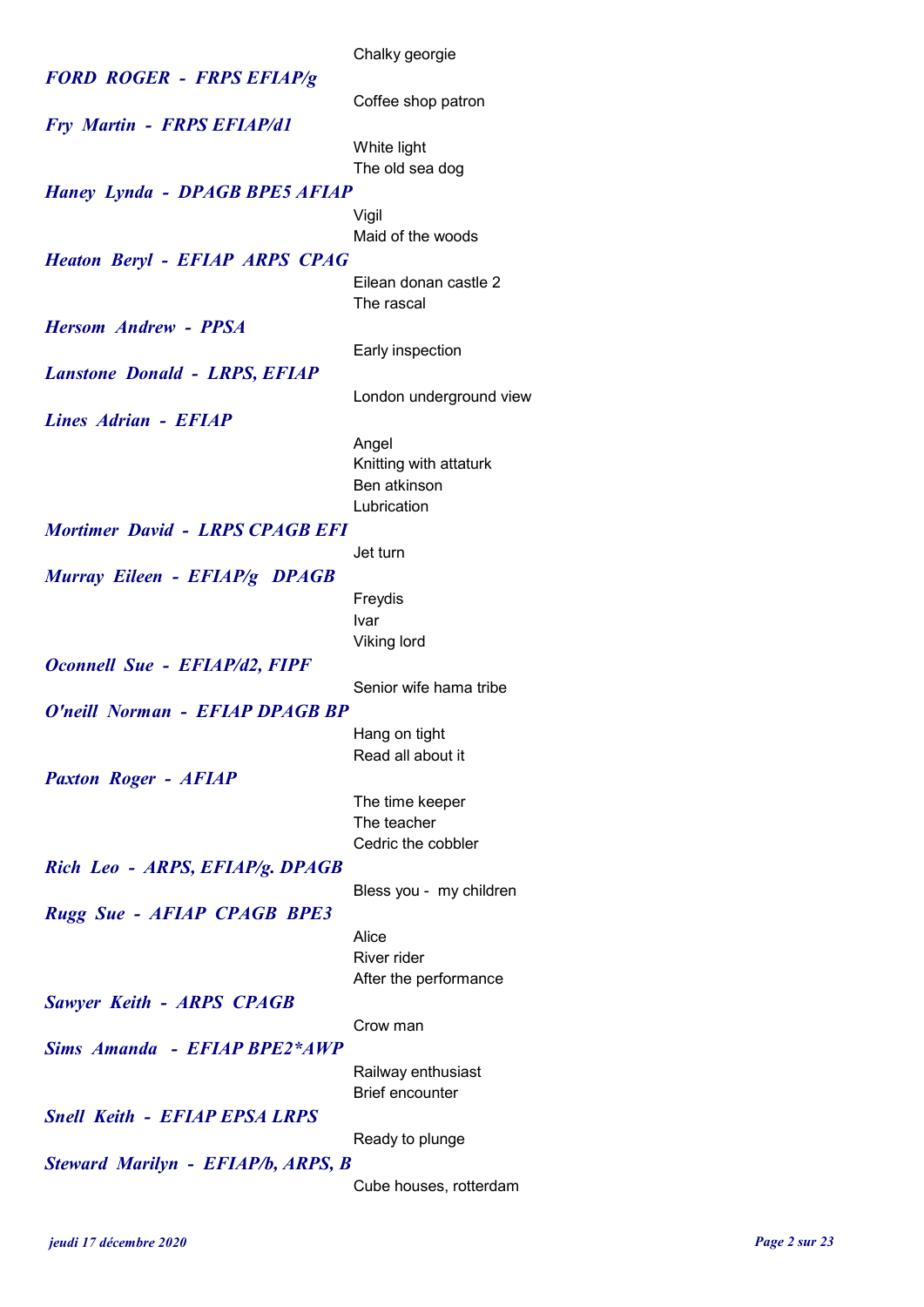| Tallett Kyle - FRPS, AFIAP, CPAGB       |                                                |
|-----------------------------------------|------------------------------------------------|
|                                         | Peep                                           |
|                                         | The widow                                      |
| <b>Young Alan - FRPS EFIAP/p DPAG</b>   |                                                |
|                                         | Victorian innocence                            |
|                                         | Woodford green rivalry                         |
|                                         | Whats he done this time                        |
|                                         | Back from the war                              |
| <b>Arabie saoudite</b>                  |                                                |
| <b>Abdulla Duaa -</b>                   |                                                |
|                                         | Its eyes are a city                            |
|                                         | Its eyes are a city                            |
| Alqahtani Amani - QPSA, GPU CR 2,       |                                                |
|                                         | Childhood<br>Hummer women                      |
|                                         | Man of pushkar                                 |
| <b>Argentine</b>                        |                                                |
|                                         |                                                |
| <b>Montivero Raul - AFIAP</b>           |                                                |
|                                         | Campo piedra pomez<br>Mi familia               |
|                                         |                                                |
| <b>Australie</b>                        |                                                |
| <b>Abbott John - Meryborough Camera</b> |                                                |
|                                         | The dog fight 1917                             |
|                                         | Mizza 18                                       |
|                                         | Mizza ami and the violin 1<br>Peter the drover |
| <b>Bassett David - MAPS</b>             |                                                |
|                                         | Lake runner                                    |
|                                         | Group hug                                      |
| <b>Boytell Kerry - EFIAP</b>            |                                                |
|                                         | Draculas daughter                              |
|                                         | Karo lady and child                            |
|                                         | Herons nest building at sunset                 |
|                                         | Homeward bound                                 |
| <b>Edmonds Stephen -</b>                |                                                |
|                                         | Both ways                                      |
| <b>England Rita -</b>                   |                                                |
|                                         | Into the mist                                  |
|                                         | Ice ship                                       |
| <b>English Ian - EFIAP/s MAPS</b>       |                                                |
|                                         | Old timer                                      |
|                                         | The dreaming                                   |
| Kleindienst Valerie -                   |                                                |
|                                         | Bob and vicky with camera                      |
| <b>Mirabile Mario - EFIAP MAPS</b>      |                                                |
|                                         | Passing thoughts                               |
|                                         | Rain rush                                      |
| Moritz Vicki - EFIAP/g MPSA APSE        |                                                |
|                                         | Urban canyon8                                  |
| O'rourke Trace - AFIAP                  | Rome going down                                |
|                                         |                                                |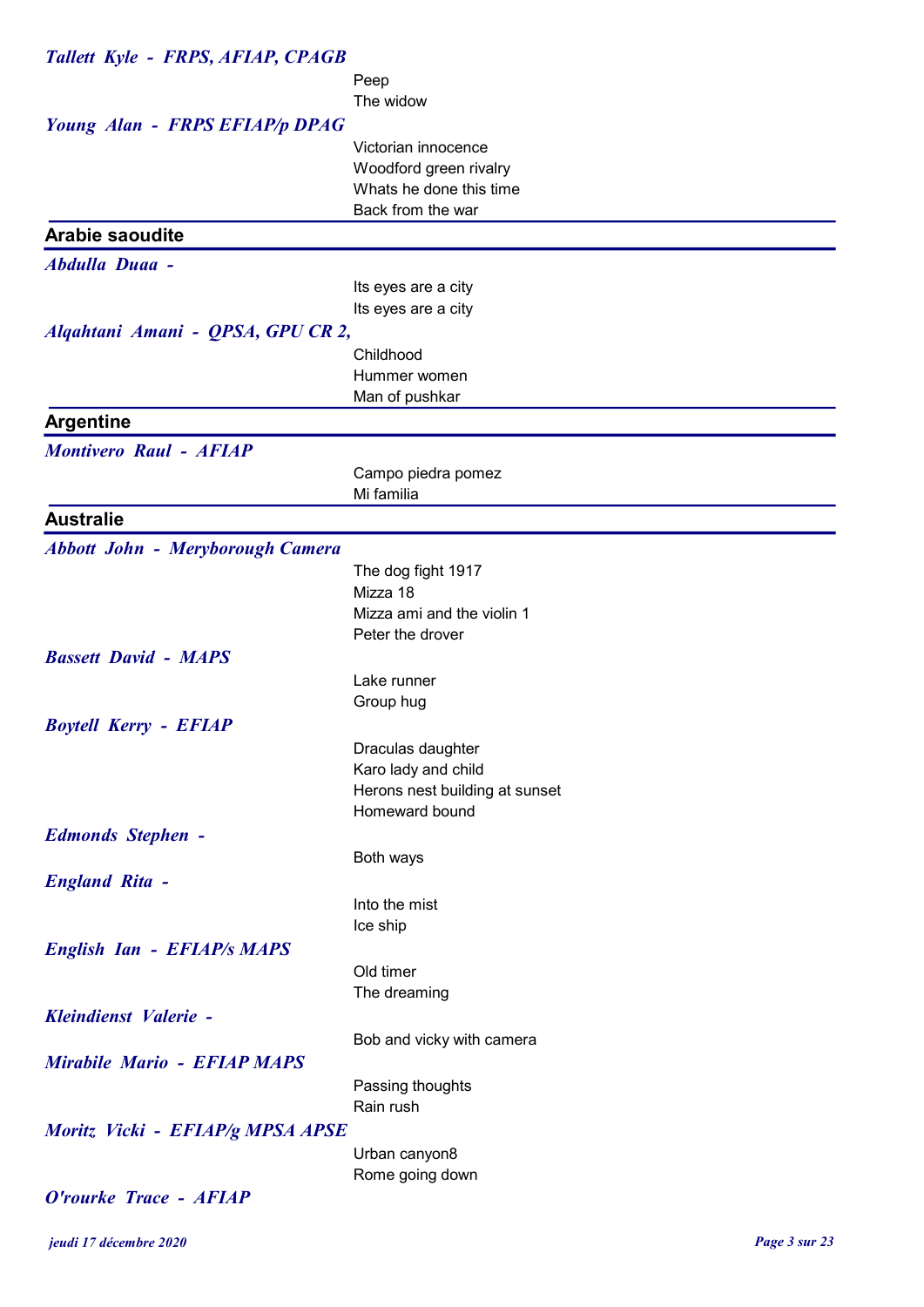|                                            | I drove all night                           |
|--------------------------------------------|---------------------------------------------|
|                                            | A window into your life                     |
| <b>Stoffl Bernd - EFIAP</b>                |                                             |
|                                            | Plateau sunset                              |
| Thompson Paul - EFIAP/b, FAPS, H           |                                             |
|                                            | Silver screen siren                         |
|                                            | Ziggy in mono<br>Lulu in a wide brimmed hat |
|                                            |                                             |
| <b>Thorogood Neville - Neville Doug Th</b> | Release me 2020                             |
| <b>Watson Graeme - EFIAP/d2 MPSA2</b>      |                                             |
|                                            | Poster man                                  |
|                                            | So many years                               |
| <b>Autriche</b>                            |                                             |
| <b>Bertok Bela -</b>                       |                                             |
|                                            | Fragments                                   |
| <b>Brühl-Zeilermayr Margit -</b>           |                                             |
|                                            | Regina1                                     |
| <b>Ganglbauer Kurt - 5th Galaxy, EFIA</b>  |                                             |
|                                            | Lady boxing 40                              |
| Hammer Franz - EFIAP-s EM-D.II             |                                             |
|                                            | <b>Steine</b>                               |
| <b>Hofmueller Norbert -</b>                |                                             |
|                                            | Freier fall 2                               |
| Kainrath Peter -                           |                                             |
|                                            | Tenyearsafter                               |
|                                            | <b>Nixe</b>                                 |
|                                            | In gedanken                                 |
|                                            | Elton john                                  |
| <b>Karner Manfred -</b>                    |                                             |
|                                            | Elegant dancer                              |
|                                            | White tutu<br>Lace dance                    |
|                                            |                                             |
| Kastner Josef - sk voest fotoclub          | Teenager                                    |
|                                            | Mursifrau                                   |
|                                            | Am reck                                     |
|                                            | Blitzgneisser                               |
| Kolbrich Robert - QPSA, AFIAP, EV          |                                             |
|                                            | Behind the scenes                           |
|                                            | Toskana morgen                              |
| <b>Lahodny Hans -</b>                      |                                             |
|                                            | W                                           |
|                                            | Wrong way                                   |
| <b>Munteanu Viorel -</b>                   |                                             |
|                                            | Winterweinberg 02                           |
|                                            | Winterweinberg 01                           |
| Pichler Thomas - AFIAP, AIIWF, M           |                                             |
|                                            | Domi<br>Nika                                |
|                                            | Eagle                                       |
|                                            |                                             |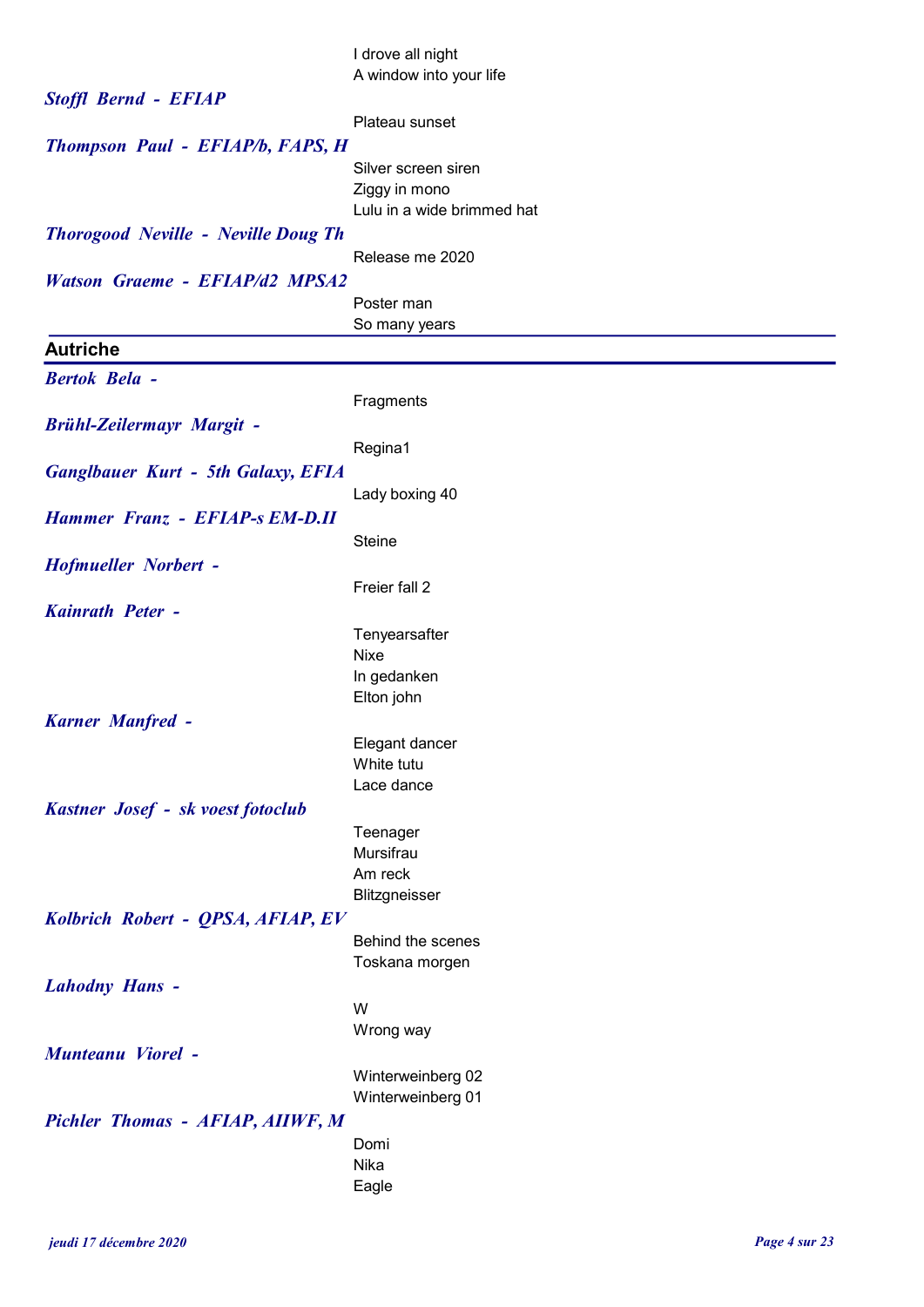|                                        | Leonella                    |
|----------------------------------------|-----------------------------|
| <b>Pillik Manfred - EFIAP</b>          |                             |
|                                        | Start 2<br>Naechster schlag |
|                                        | Mit sonnenhut               |
|                                        | Andreas                     |
| <b>Stuppnig Stefan - EFIAPb, MPSA2</b> |                             |
|                                        | Viktoria 0073               |
| Stütz Franz -                          |                             |
|                                        | Mutter mit sohn             |
|                                        | Landhaus                    |
| <b>Ursprunger Erich -</b>              |                             |
|                                        | Working man                 |
| Werber Ingeborg - FOTOKLUB der         |                             |
|                                        | Strom                       |
| <b>Wirleitner Ferdinand -</b>          |                             |
|                                        | Bodennebel                  |
|                                        | Licht und schatten          |
| <b>Belgique</b>                        |                             |
| <b>Barbarien Robert - EFIAP MFIAP</b>  |                             |
|                                        | Leuven 4                    |
| <b>Cochain Vincent - EFIAP/b</b>       |                             |
|                                        | Anae_en_vol_5344            |
| De Wilde Eddy - EFIAP/s                |                             |
|                                        | Duo                         |
| Gabriëls Sara - AFIAP, MPSA            |                             |
|                                        | Ashok                       |
|                                        | Angry look                  |
|                                        | <b>Rising walls</b>         |
| <b>Gilliot Michel - MFIAP EFIAP/p</b>  |                             |
|                                        | Le moulin de daudet         |
| <b>Gilson Guy - EFIAP</b>              |                             |
|                                        | Zouzou                      |
| Keurlinckx Els - EFiap PPsa            | A-m for poland              |
|                                        |                             |
| <b>Laheye Freddy - EFIAP</b>           | Culturel centre baku        |
| Lemmens Jef - EFIAP/d1; GMPSA/b        |                             |
|                                        | Vroenhoven                  |
|                                        | Grin                        |
| Mairesse Luc - EFIAP EPSA SPSA         |                             |
|                                        | Crossing the bay            |
| <b>Meertens Jacqueline - EFIAP/B</b>   |                             |
|                                        | El correo                   |
| <b>Nicoll Francis - MFIAP</b>          |                             |
|                                        | Manu lanvin                 |
|                                        | Maria en silhouette 4       |
|                                        | L'album de la vie 4         |
| Panhuyzen Jacky - MPSA - EFIAP/s       |                             |
|                                        | Backside                    |
|                                        | Knippen en scheren          |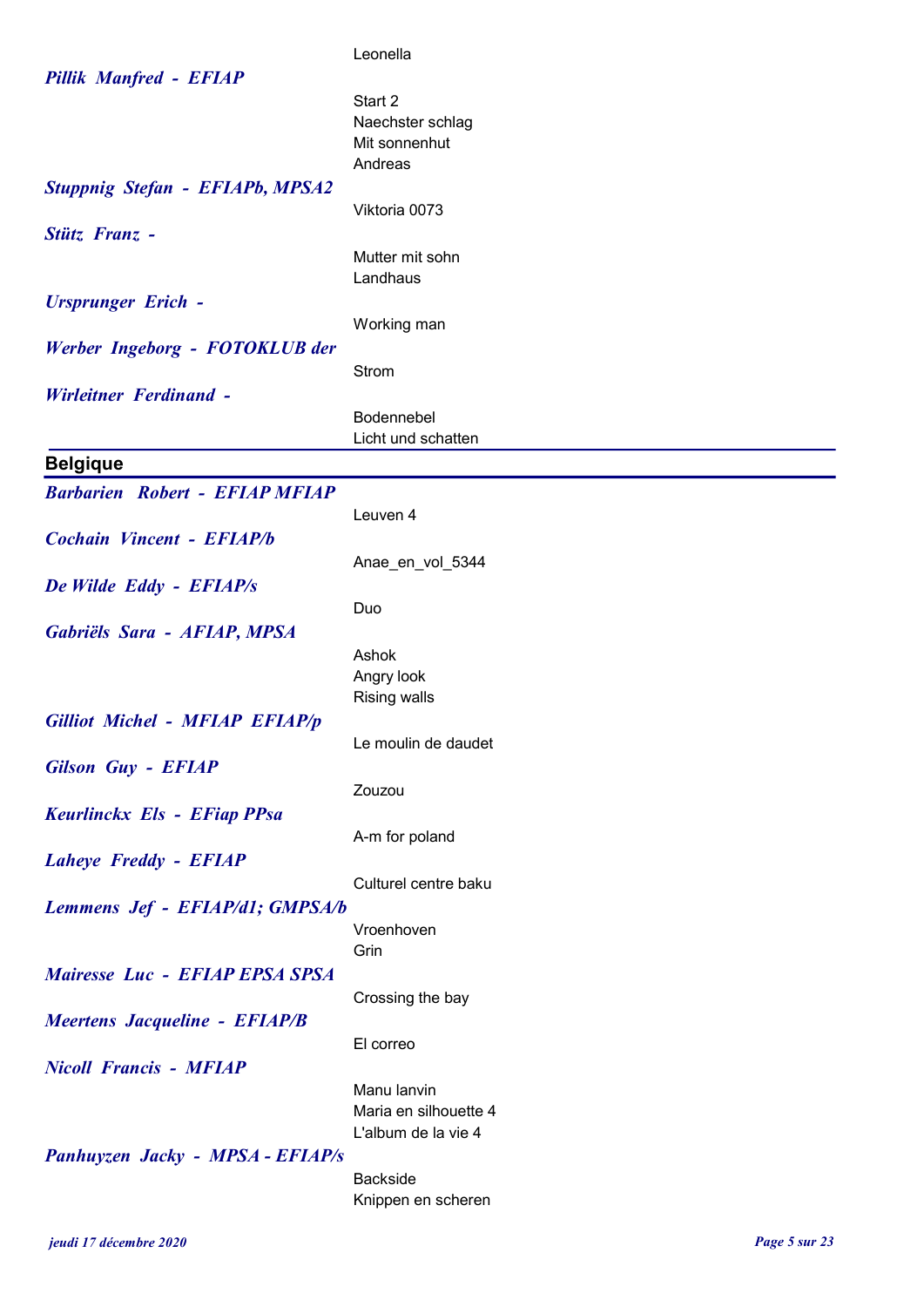| Perozzo Renaud -                      |                         |
|---------------------------------------|-------------------------|
|                                       | Protection              |
|                                       | Mirror #6               |
|                                       | Mirror #1               |
| Rotstein Alain - Afiap                |                         |
|                                       | Dernières nouvelles     |
| <b>Simon Claude - EFIAP/d1</b>        |                         |
|                                       | Bw for luna             |
| <b>Stalmans Luc - EFIAP-EPSA</b>      |                         |
|                                       | Losing my religion      |
|                                       | L'innocence             |
|                                       | La duchesse déchue      |
|                                       | Freckled inner thoughts |
| <b>Van Esch Frans - EFIAP</b>         |                         |
|                                       | Inquiétude              |
|                                       | Seul sur la route       |
| Van Gestel Davy -                     |                         |
|                                       | Anna                    |
|                                       | Nude on white           |
|                                       | Jasmine                 |
| <b>Vander Meulen Sonja - AFIAP</b>    |                         |
|                                       | Murphy                  |
|                                       | Metro                   |
|                                       | Plait turban            |
| Verschueren Guy -                     |                         |
|                                       | Dans le brouillard      |
| <b>Biélorussie</b>                    |                         |
|                                       |                         |
| <b>Buijs Leonardus - AFIAP, EFIAP</b> |                         |
|                                       | Lisa 1                  |
|                                       | Walking                 |
| Canada                                |                         |
| Chan Betty -                          |                         |
|                                       | The perfect jump        |
|                                       | Driving horses          |
|                                       | dog sled race           |
| <b>King Francis - GMPSA, EFIAP</b>    |                         |
|                                       | Cruising to win         |
|                                       | Floating                |
| Luo Robin -                           |                         |
|                                       | Water maze 04           |
| <b>Yang James -</b>                   |                         |
|                                       | The curve               |
|                                       | The leopard             |
| Ye Danlei - GMPSA, SPSA, ARPS, AFI    |                         |
|                                       | Bangladeshi girl4       |
|                                       | Bangladeshi childrens5  |
| <b>Chine</b>                          |                         |
|                                       |                         |
| An Xiping -                           | Heydar alivey cente16   |
|                                       |                         |

Heydar aliyev cente16 Galloping horses in the snow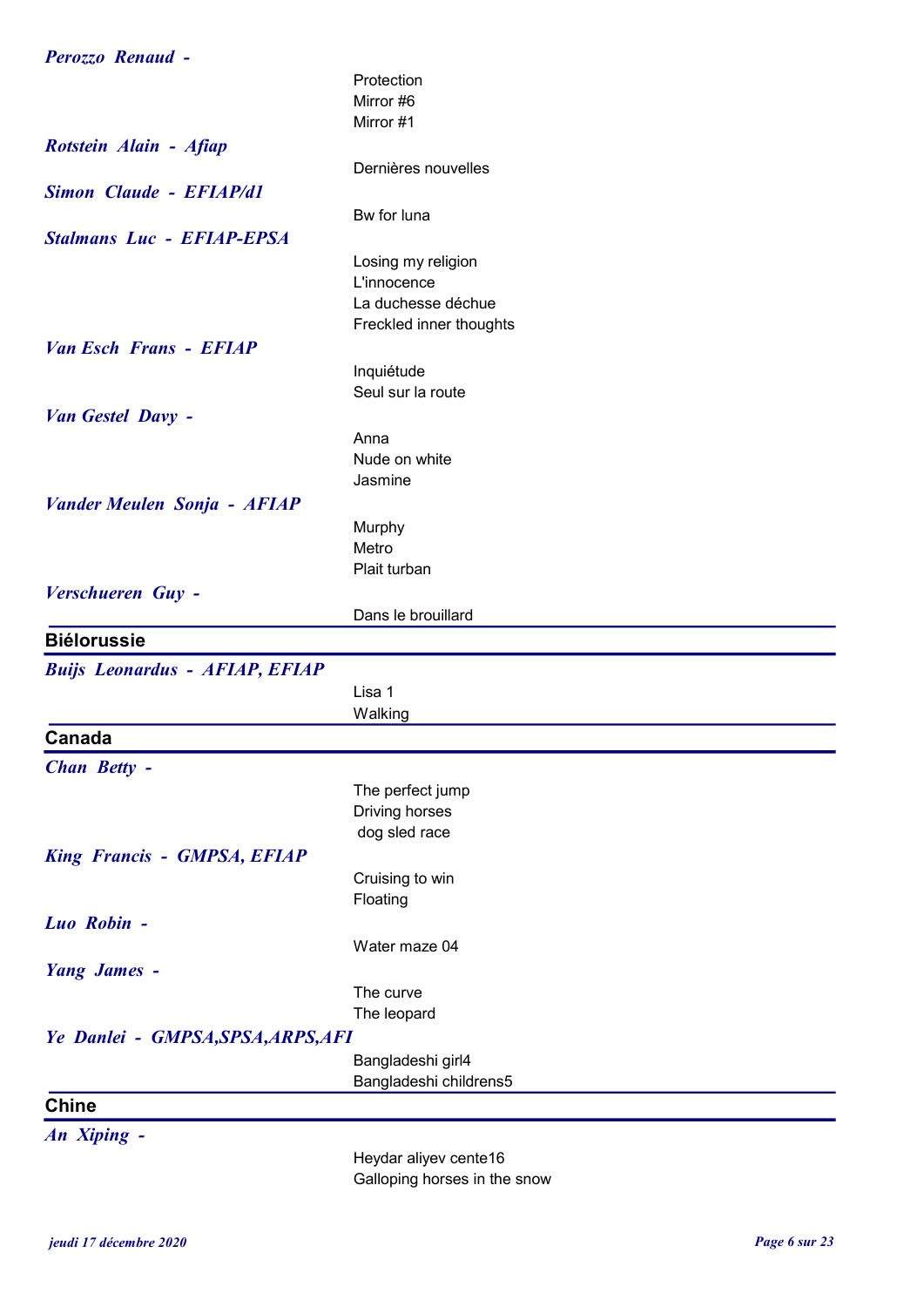| <b>Baoli Gong -</b>     |                                         |
|-------------------------|-----------------------------------------|
|                         | The sun shines in the sky               |
|                         | Dream camel bell                        |
| <b>Chen Huizhen -</b>   |                                         |
|                         | Recall                                  |
|                         | Recollections of the past               |
|                         | Weathered<br>Girl                       |
| <b>Chen Jianglin -</b>  |                                         |
|                         | Sanqing mountain 17                     |
| <b>Chen Weiping -</b>   |                                         |
|                         | Poverty and happiness                   |
|                         | Exchange of skills                      |
| Chen Yuxu -             |                                         |
|                         | Laughter in the slum                    |
| <b>Fang Shangguan -</b> |                                         |
|                         | Horse racing                            |
|                         | Splash                                  |
| <b>Fang Shaohua -</b>   |                                         |
|                         | Confiding love                          |
|                         | Spreading the wings                     |
| Hu Lin -                |                                         |
|                         | Watchman hb                             |
|                         | Tracing glaze 2                         |
|                         | Glazing2hb<br>Carefree                  |
| Jiang Zhizhou -         |                                         |
|                         | The loess plateau                       |
|                         | Against the wind and snow               |
| $Li$ <i>Wan</i> $-$     |                                         |
|                         | Sanging mountain                        |
|                         | Casts a thousand beams                  |
|                         | Dragon and tiger holy land              |
|                         | Eighteen bends of the yellow river      |
| Liang Jiayuan -         |                                         |
|                         | Live it up<br>Rock you like a hurricane |
| Lin Chen -              |                                         |
|                         | Large unit                              |
|                         | Elephant family                         |
| Lin Song -              |                                         |
|                         | Dancing                                 |
|                         | Gorge                                   |
| <b>Long Fengying -</b>  |                                         |
|                         | Fine view in spokane2                   |
| <b>Ming Junxiong -</b>  |                                         |
|                         | Confident                               |
| <b>Mingyou Zhang -</b>  |                                         |
|                         | Running camel                           |
|                         | Surging                                 |
| Ni Fengliang -          | Eagle trainer                           |
|                         |                                         |

jeudi 17 décembre 2020 Page 7 sur 23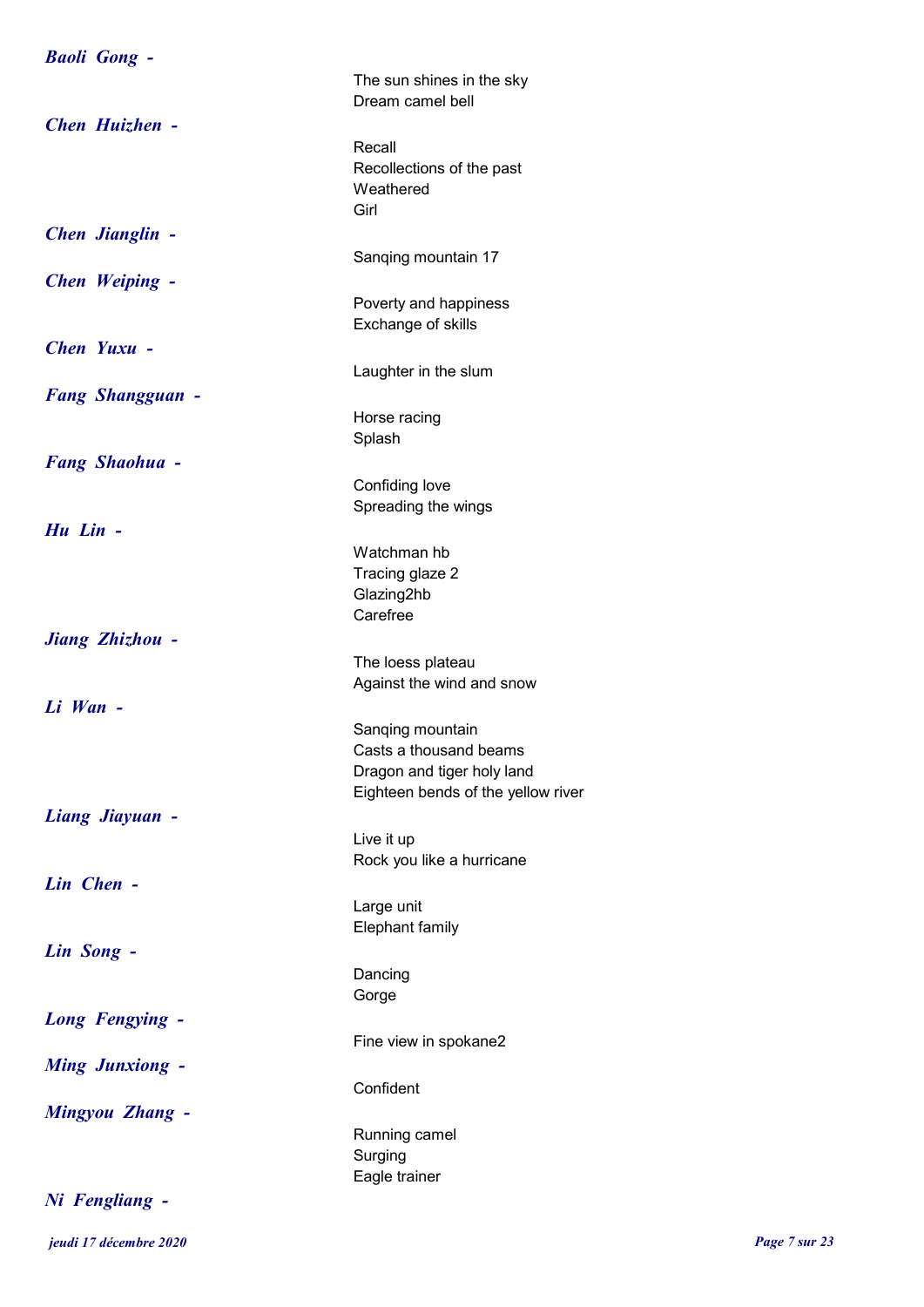|                           | Galloping horses                   |
|---------------------------|------------------------------------|
| Qiu Yuan -                |                                    |
|                           | Expecting                          |
| <b>Song Pingyao -</b>     |                                    |
|                           | Picking ears                       |
|                           | Smoky                              |
| <b>Sun Shuyuan -</b>      |                                    |
|                           | The old man                        |
|                           | Bosom friend<br>Hope               |
| <b>Tong Jiangchuan -</b>  |                                    |
|                           | Child interest                     |
|                           | The princess                       |
|                           | The old man                        |
| Wang Wenwei -             |                                    |
|                           | Morning of lijiang                 |
| Wei Wang -                |                                    |
|                           | The arrow is fitted to the string  |
|                           | Become an immortal                 |
|                           | Ten thousand steeds gallop         |
| Xiaojun Chen -            |                                    |
|                           | Herding                            |
| <b>Xie Changshun -</b>    |                                    |
|                           | The smoking elder                  |
| <b>Xu Xiancheng -</b>     | Home after extra work              |
| Xu Xiaomei -              |                                    |
|                           | The indian chief                   |
| Xu Zhi -                  |                                    |
|                           | Little girl at the religious rites |
| Yang Xuebiao -            |                                    |
|                           | Make horseshoes 2                  |
| <b>Yitong Huang -</b>     |                                    |
|                           | Honey                              |
|                           | Break out of a trap                |
|                           | Strength and beauty                |
| <b>Zhang Yongjiang -</b>  |                                    |
|                           | Hale and hearty                    |
| Zheng Kai -               |                                    |
|                           | Landscape painting                 |
| Zhihui Gao -              | Moonlight                          |
|                           | The power of faith                 |
|                           | Long hair                          |
| <b>Chine / Hong Kong</b>  |                                    |
|                           |                                    |
| Au Yeong Tony Chi Keung - | <b>Breeding feathers</b>           |
|                           | A warrior is born                  |
|                           | Catch of the morning               |
| Cheung Andy -             |                                    |
|                           | Femininity12                       |
|                           |                                    |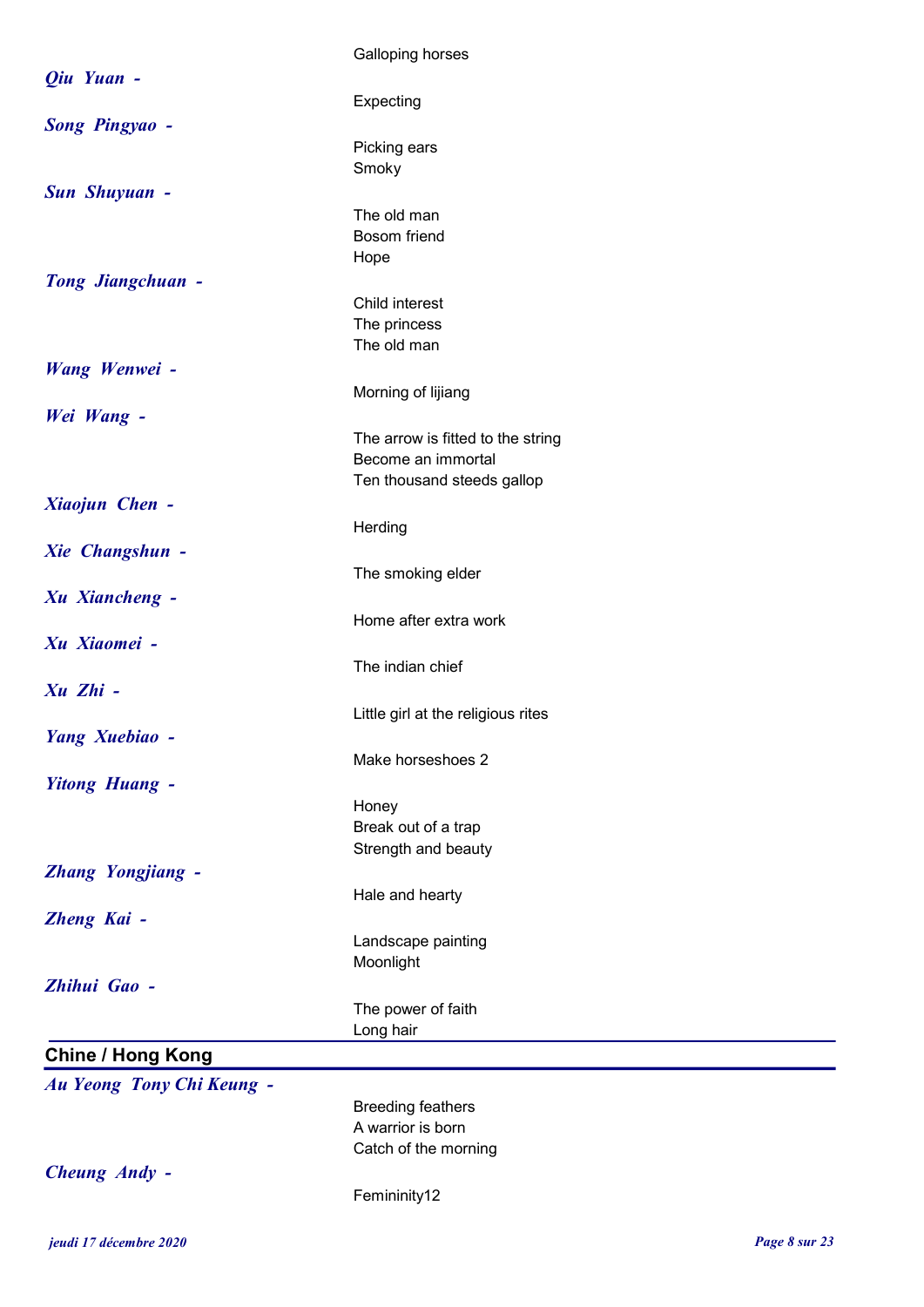| Ka Wai Li -                              |                                   |
|------------------------------------------|-----------------------------------|
|                                          | Moment                            |
|                                          | Dance with me                     |
| <b>Leung Sally -</b>                     |                                   |
|                                          | Little person big heart           |
|                                          | <b>Bff</b>                        |
| <b>Wong Yuet Yee -</b>                   |                                   |
|                                          | Curl up                           |
|                                          | A slum little girl                |
|                                          | Praying on the road               |
| <b>Chine / Macau</b>                     |                                   |
| <b>Cheang Sherman - EFIAP/b E.CPE</b>    |                                   |
|                                          | Tango                             |
|                                          | Follow my husband                 |
|                                          | Playing in the rain               |
| Kin Hou Lai - Efiap, ARPS                |                                   |
|                                          | Yummy breakfast                   |
|                                          | Crepuscular rays of yuanyang      |
| <b>Tak Cheong Pun Tak Cheong - EFIA</b>  |                                   |
|                                          | Kicker kick                       |
|                                          | Butoh style                       |
|                                          | Get on the train                  |
| Wong Weng Sang - EFIAP/g, EPSA,          |                                   |
|                                          | Breakout m1                       |
|                                          | Shepherd m4                       |
| <b>Chine / Taiwan</b>                    |                                   |
| <b>Chen Potse - APST</b>                 |                                   |
|                                          | Ballet corss shape                |
| Hsieh Liu Hsueh - Taiwan Provincial      |                                   |
|                                          | Reflection                        |
|                                          | Transport coal                    |
|                                          | Skirt shake                       |
| Kuo Wei Chang -                          |                                   |
|                                          | Cooking<br>Missing                |
| Ou Hui-Yu - AFIAP                        |                                   |
|                                          | Circle satin                      |
| Tai Jui-Ching -                          |                                   |
|                                          | Child chasing in light and shadow |
| <b>Weng Chin Tzu -</b>                   |                                   |
|                                          | Who is more beautiful003          |
|                                          |                                   |
| <b>Chypre</b>                            |                                   |
| <b>Charalambous Constantinos - EFIAP</b> |                                   |
|                                          | The cyclist                       |
| <b>Erotokritou Yiannos - EFIAP</b>       |                                   |
|                                          | Hollow hat                        |
| Kyprianou Klea - EFIAP/S, QPSA, cM       |                                   |
|                                          | Couple in love 03                 |
|                                          |                                   |
|                                          | Dancers in white 02               |
| Tevfik Ileri - EFIAP/b                   |                                   |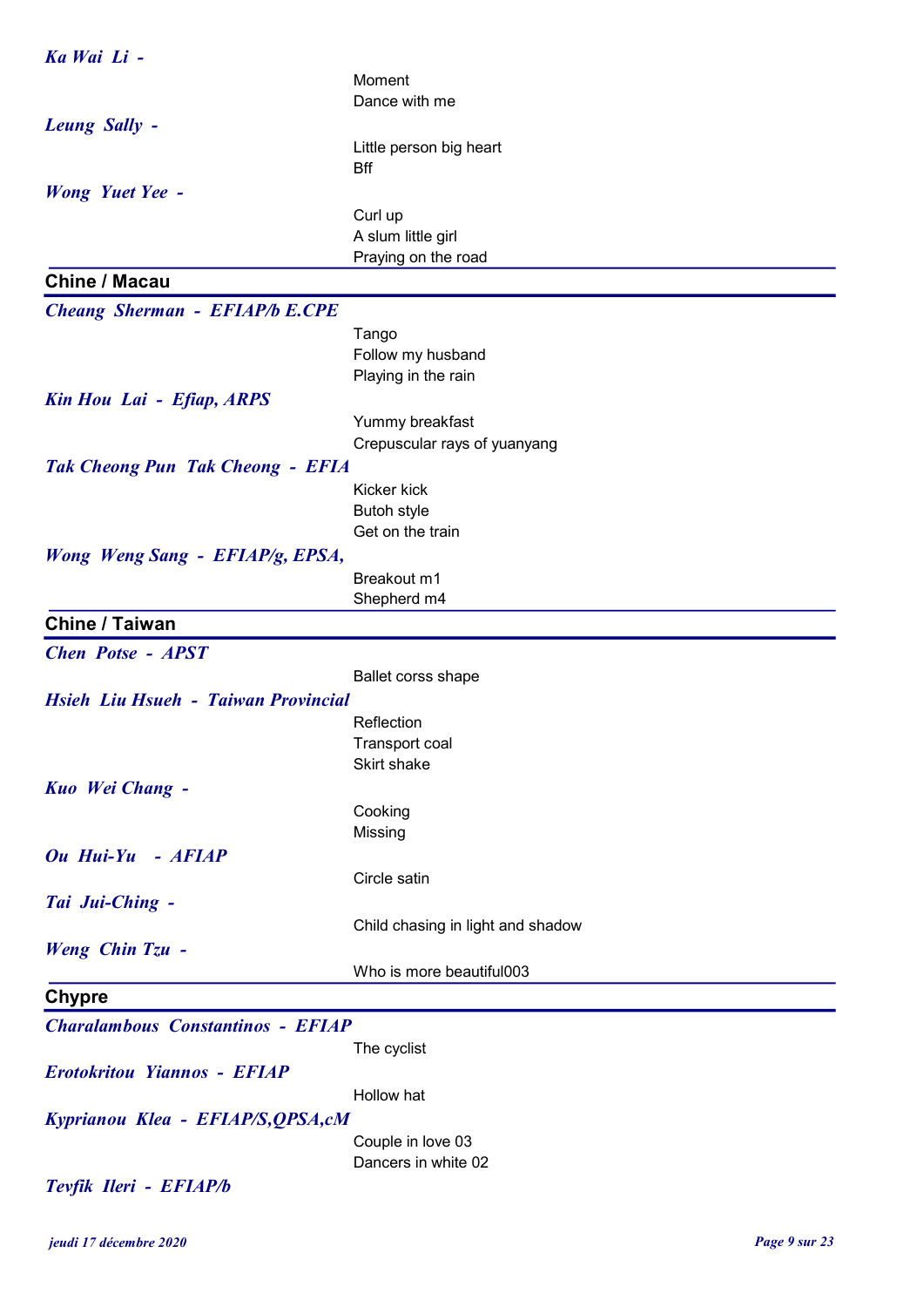The best friends

| <b>Yiallouris George - EFIAP/b</b>      |                                    |
|-----------------------------------------|------------------------------------|
| <b>Croatie</b>                          | Dancing by the sea                 |
| Gorjanski Jasmina - EFIAP, MF3 H        |                                    |
|                                         | Out of the fog                     |
| <b>Danemark</b>                         |                                    |
|                                         |                                    |
| Hvid Jensen Roland - EFIAP/g - MS       |                                    |
|                                         | Like a butterflybw<br>Stripes846bw |
|                                         | Frida862bw                         |
|                                         | Faith889bw                         |
| Jensen Maybritt - AFIAP                 |                                    |
|                                         | Spacewoman                         |
| Jensen René - AFIAP QPSA                |                                    |
|                                         | Forest art                         |
| Kristensen Jorgen - EFIAP/g             |                                    |
|                                         | Faith 22                           |
|                                         | Faith 62                           |
| Madsen Aage - NSMiF/b                   |                                    |
|                                         | Tereza                             |
| <b>Ecosse</b>                           |                                    |
| Downie Philip -                         |                                    |
|                                         | String of pearls                   |
|                                         | Redcastle infra red                |
| <b>Emirats ArabesUnis</b>               |                                    |
| Alnaqbi Ahmed -                         |                                    |
|                                         | Sadhu                              |
|                                         | Mathura                            |
| <b>Espagne</b>                          |                                    |
| <b>Antonio Garcia Badenes -</b>         |                                    |
|                                         | Palau de les arts                  |
| <b>Benito Zapata Angel - AFIAP-MCEF</b> |                                    |
|                                         | Subida con frio                    |
|                                         | Las nubes                          |
|                                         | Desafio                            |
|                                         | Contraluz                          |
| <b>Frias Carlos -</b>                   |                                    |
|                                         | Serena mirada                      |
|                                         | A 3 bandas                         |
| Gil Joan - EFIAP/p - MCEF/p - MFC       | Lorena on the couch                |
|                                         | Brenda with a ruff                 |
|                                         | Gloria dance                       |
| <b>Gomez Catalina Katy -</b>            |                                    |
|                                         | <b>Bycicling</b>                   |
|                                         | Vis a vis                          |
| Higueras Garcia Juan Francisco - A      |                                    |

Hermanamiento

Josep Maria Molist I Vilanova - EFI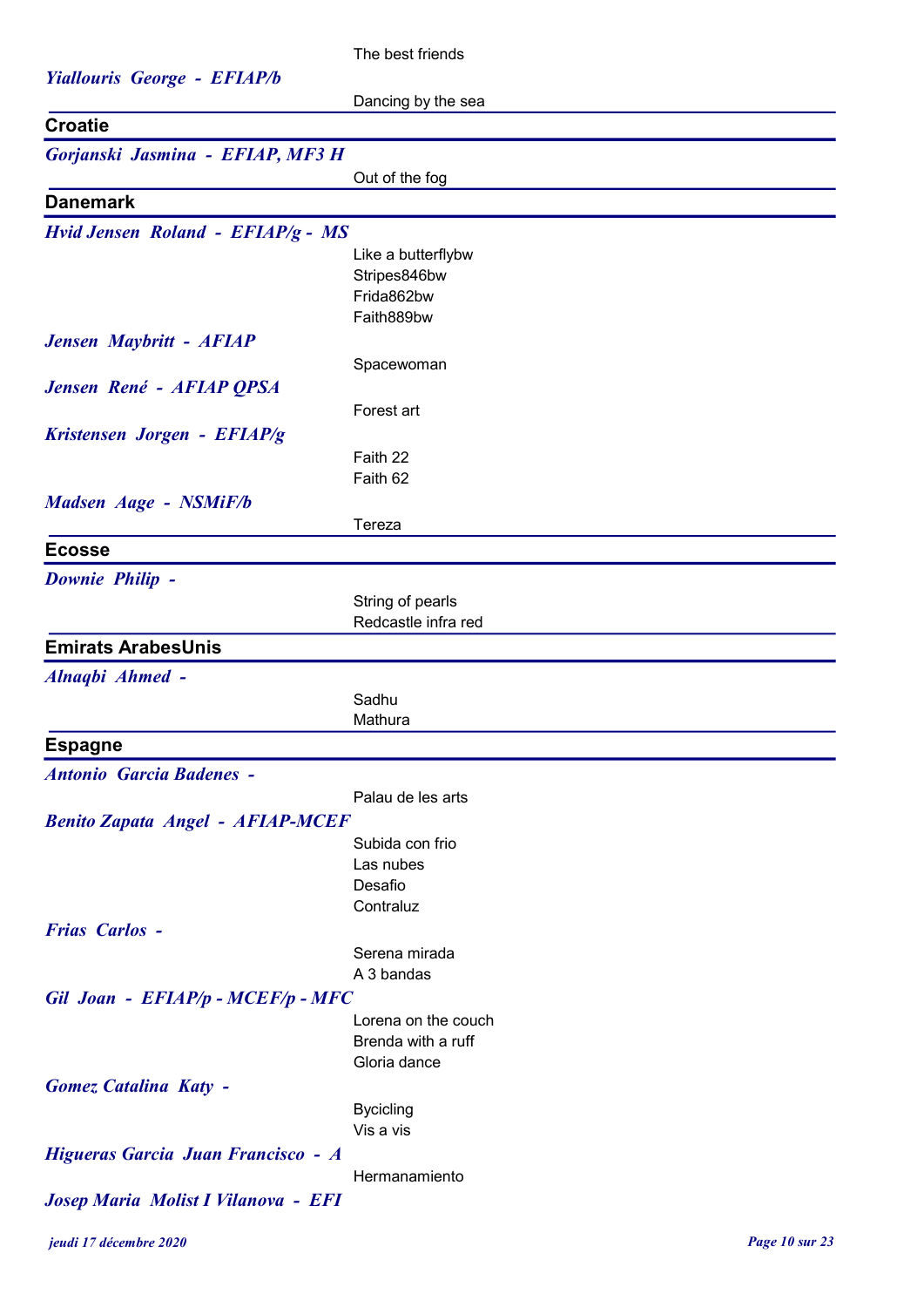KUESTA GARMENDIA JOXE INAZI Chargeur batteries de toutes marques Luis Leandro Serrano - M5\*FCF y M Julieta **Penitents** Manuel Lopez Cepero Mateos - EFIA Cabalgando hacia el sol Runner Molero Gutierrez Florentino - AFIAP Lauras **Caprichosa** Muñoz Ramos Francisco - AFCF La ceguera2 **Angel** Carmina **Trastornos** Noguero Cazorla Andreu - EFIAP / Autorretrat andreu Salto en castro urdiales Sunami al autodrom Puigcerver Manel - Artiste FIAP, Ma Playing with the fit ball Sitting down Laura landscape Etats Unis Carr Randy - APSA GMPSA EFIAP **Brothers** Young warrior Viper girl Anly perez Dickerson Terry - PPSA, AFIAP No gas today Hsiong Youmans - Santa cruz nature bridge Yosemite winter mist Sled dog race ontario Mcdonald Jeff - Point betsie shoreline Mclaughlin Ed - QPSA Tiger-lady-2 Mei Rick - Point of interest Out working Pal Arijit - Grand stairs vatican city Budapest twilight Tran Michael - APSA; PPSA Grandfa and a child

Llac i caiacs

Tran Thuyphuong -

Lonely star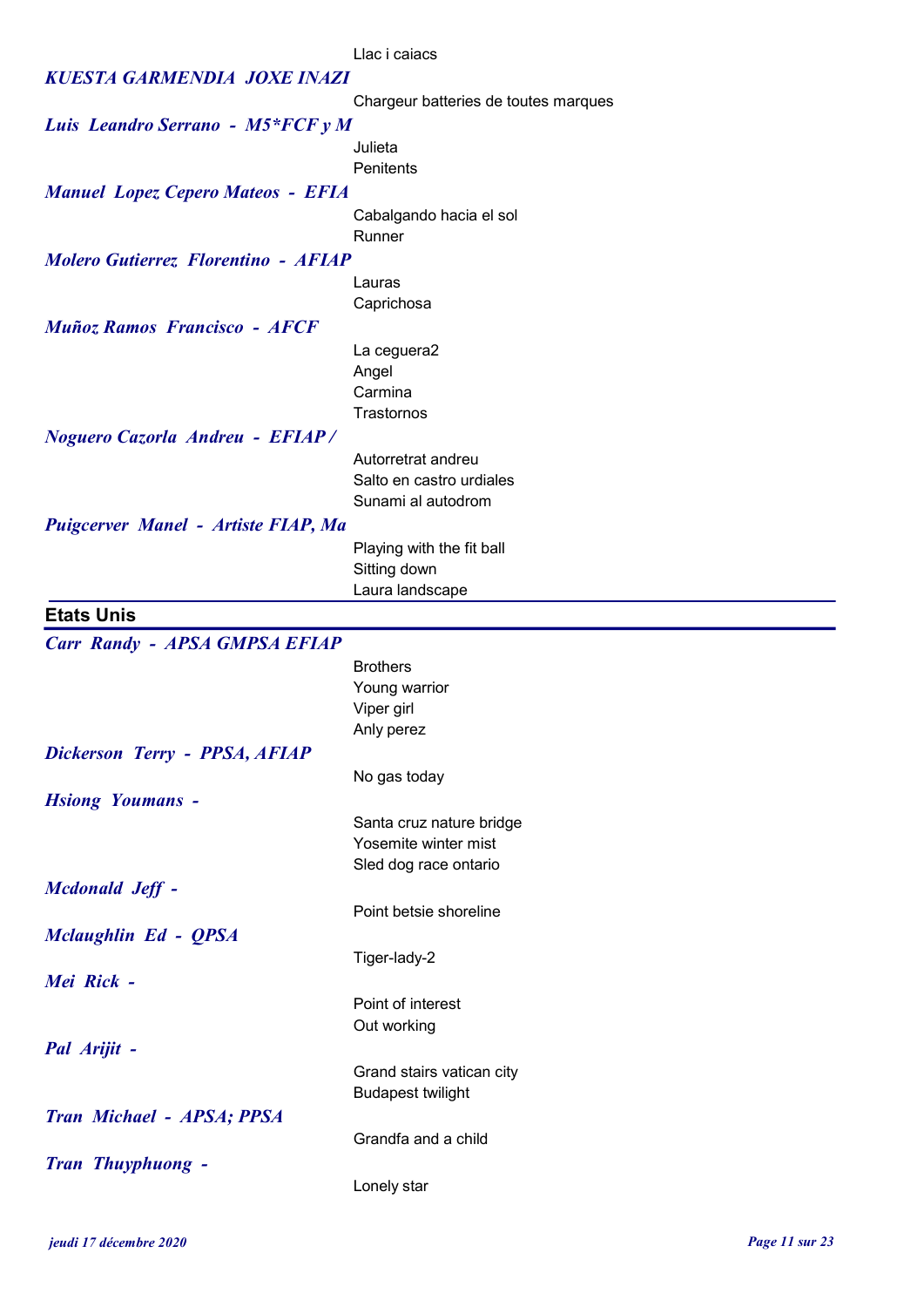|                                          | Social distancing                                      |
|------------------------------------------|--------------------------------------------------------|
|                                          | Building my home                                       |
| <b>Vautrin Inge - PPSA</b>               | Pole vultures                                          |
| <b>Wilson Ronald - EPSA</b>              |                                                        |
|                                          | Girl in hoops 2 bw                                     |
|                                          | Secrets bw                                             |
|                                          | Roundup 8120 bw                                        |
| <b>Finlande</b>                          |                                                        |
| Damsten Petri - EFIAP/g, EPSA, BP        |                                                        |
|                                          | Swords mono<br>Axe, barn and the ghost of sadness mono |
|                                          | <b>Bullies mono</b>                                    |
| Eskelinen Jouko - Efiap/b                |                                                        |
|                                          | Three aces                                             |
|                                          | Girl with a rope                                       |
| Jokinen Juha - EFIAP, GPU/CR2            |                                                        |
|                                          | Drops 2                                                |
|                                          | Johanna 1                                              |
|                                          | Nude pose 2                                            |
| Korpela Antti -                          | Woods                                                  |
|                                          | The chapel                                             |
| <b>Mantykangas Jarmo - EFIAP/p PPS</b>   |                                                        |
|                                          | Islet in the autumn                                    |
|                                          | Big wheeler brothers 02                                |
|                                          | Orang hutan                                            |
| <b>Ringbom Esa -</b>                     |                                                        |
|                                          | Train with nostalgic                                   |
| Sarparanta Heikki - EFIAP/g              |                                                        |
|                                          | Train is coming<br>Shadows of the dunes                |
| Ylinen Pertti - EFIAP, PPSA, GPUC        |                                                        |
|                                          | Lonely 92b                                             |
| <b>France</b>                            |                                                        |
| <b>Arnal Jean-Jacques -</b>              |                                                        |
|                                          | Barbu                                                  |
| <b>Aubrun Philippe - AFPF AFIAP</b>      |                                                        |
|                                          | Denis                                                  |
| <b>Auclair-Semere Jo -</b>               |                                                        |
|                                          | <b>Bad birds</b>                                       |
| <b>Bacquey Pierre - EIAP</b>             |                                                        |
|                                          | Wilma<br>Libre                                         |
| <b>Bailly Michel -</b>                   |                                                        |
|                                          | Dans la classe                                         |
| <b>Banq Jean - EFIAP</b>                 |                                                        |
|                                          | <b>Effet narcisse</b>                                  |
|                                          | Le penseur pansé                                       |
| <b>Barbier Gerard - EFIAP/b-GPUcr2-E</b> |                                                        |
|                                          | Arbre mort                                             |
|                                          |                                                        |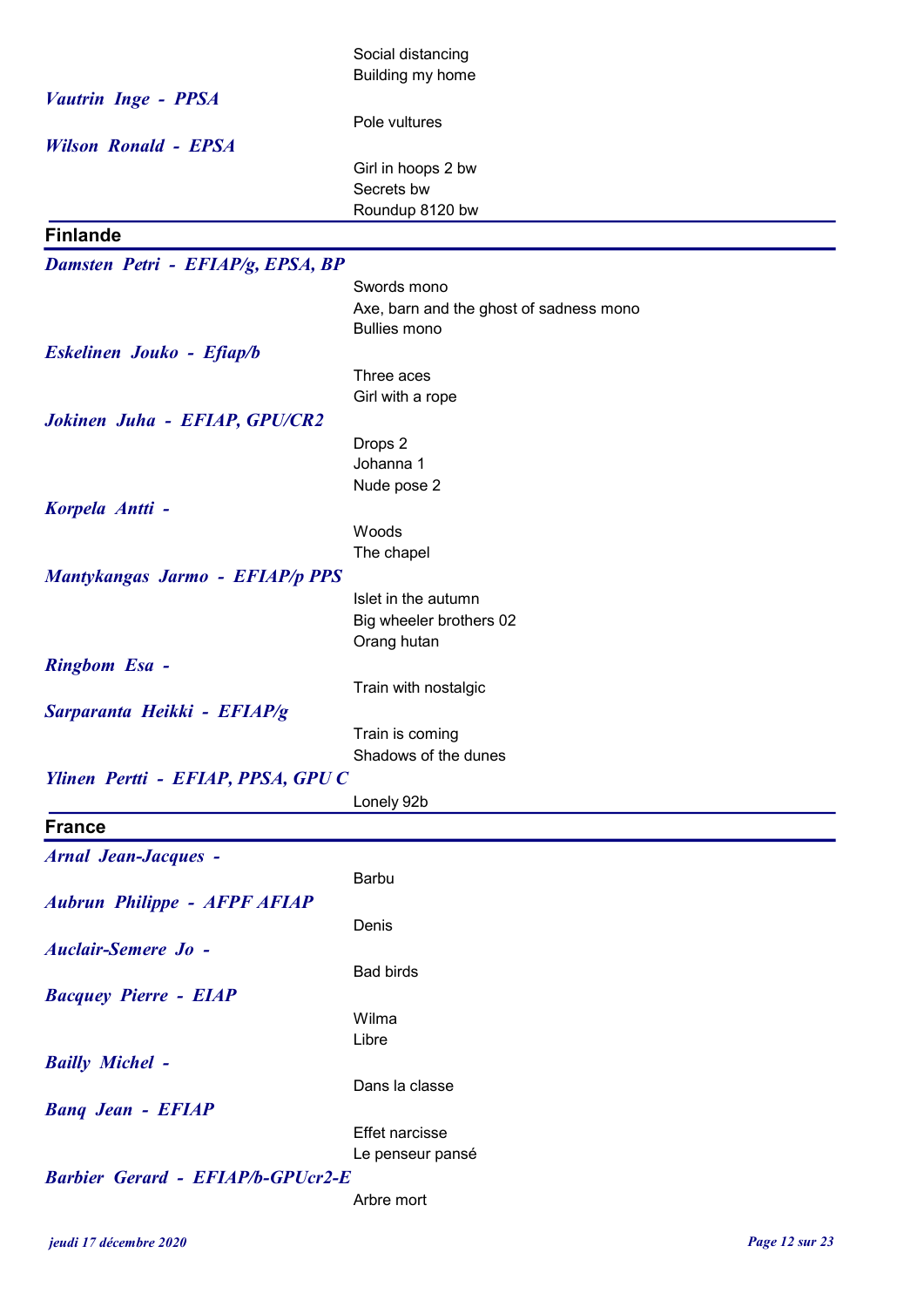| <b>Barriere Nathalie - AFIAP</b>         |                            |
|------------------------------------------|----------------------------|
|                                          | La pluie                   |
|                                          | Dur labeur                 |
|                                          | Courbes                    |
| <b>Bernamont Laurence - AFIAP</b>        |                            |
|                                          | L arbre le cycliste        |
| <b>Berta Daniel -</b>                    |                            |
|                                          |                            |
|                                          | Lady coco                  |
| <b>Bertin Jean-Claude - AFPF, AFIAP</b>  |                            |
|                                          | Sur la terre comme au ciel |
|                                          | Buraliste de jaipur        |
|                                          | Aux marins disparus        |
| <b>Blondel Christian - EFIAP Argent/</b> |                            |
|                                          | Paysage toscan 2           |
| <b>Blottiaux Henri-Noël - AFIAP</b>      |                            |
|                                          | Help                       |
|                                          | La chapelle enneigée       |
| <b>Bonnefille Sohka -</b>                |                            |
|                                          | Countryside                |
|                                          |                            |
| <b>Bonnefille Vincent -</b>              |                            |
|                                          | Le louvre 1                |
| <b>Bordes André -</b>                    |                            |
|                                          | Le miroir                  |
|                                          | Elle et elle               |
| <b>Bordes-Pagès Gilles - AFIAP</b>       |                            |
|                                          | Largage                    |
| <b>Bordier Philippe -</b>                |                            |
|                                          | Captivée par la tv         |
| <b>Borjon Alain -</b>                    |                            |
|                                          | Aurelie                    |
|                                          | Lisa                       |
|                                          | Marion 2                   |
|                                          |                            |
| <b>Boutolleau Monique -</b>              |                            |
|                                          | La péniche                 |
| Cailloux Jose - EFIAP                    |                            |
|                                          | Le phare                   |
|                                          | Viaduc                     |
|                                          | Sans plongeur              |
| <b>Carrez Michel -</b>                   |                            |
|                                          | Fort la latte              |
| Cayos Joël -                             |                            |
|                                          | La résignation             |
| Champenois Jacky - AFPF - AFIAP          |                            |
|                                          | Randonneurs 2              |
| <b>Chassignol Nicole -</b>               |                            |
|                                          | La peluche                 |
|                                          |                            |
| Chereau Jean Baptiste -                  |                            |
|                                          | Lou                        |
| <b>Dallavalle Jean -</b>                 |                            |
|                                          | Pêcheur du kerala          |
|                                          | Jeune mécano               |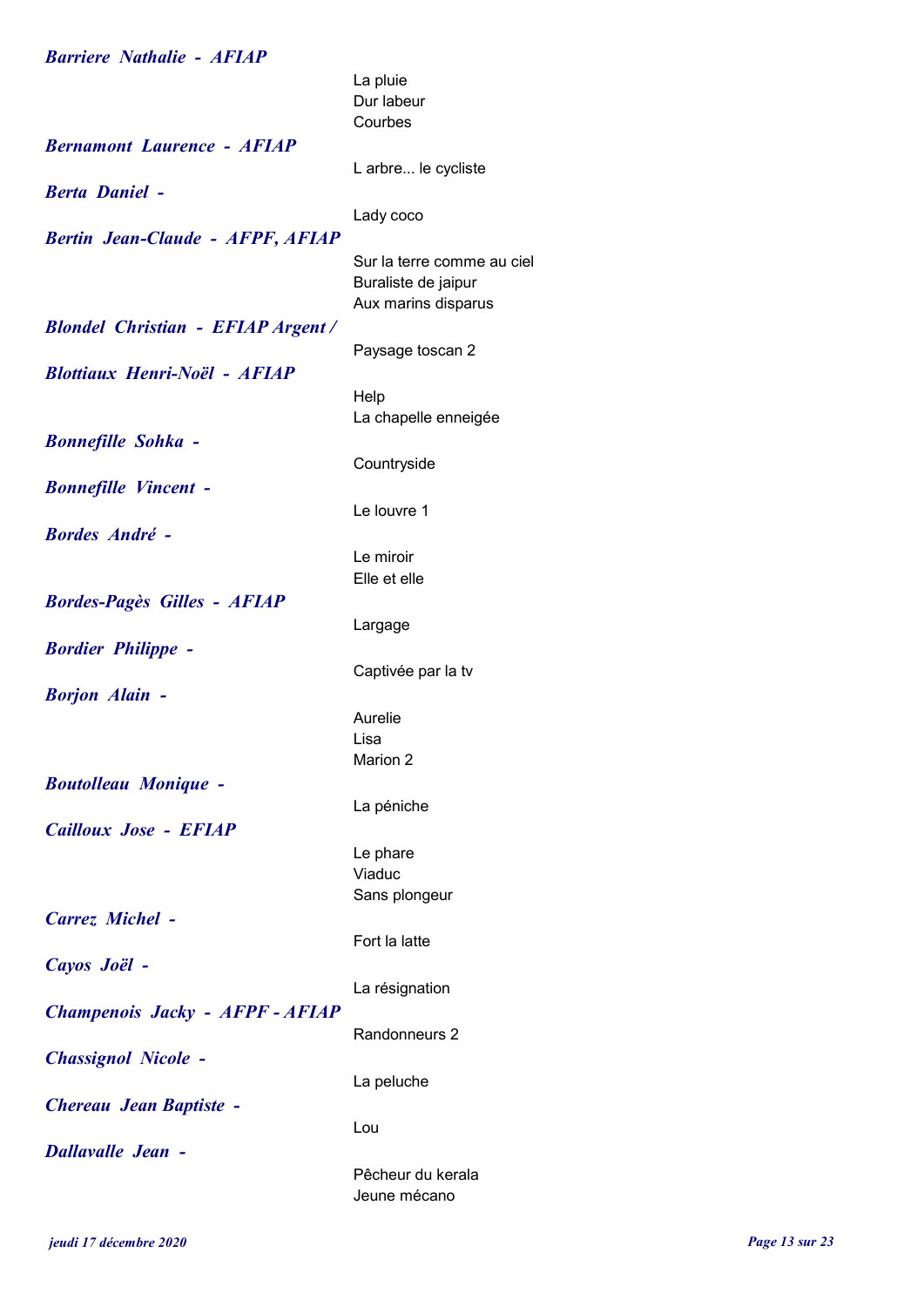Danjard Charles - Avant l'impact Debieve Albert - AFIAP Seebrücke Palazzo ducal gênes Chandung népal Debieve Nadine - Marathon de toulouse Delaplace Yoann - AFPF Droit devant Delecluse Marc - Marie La route Delon Jean Claude - AFIAP - EFIAP Fan bingbing 41b La cannoise Desbordes Christian - EFIAP Aurore Di Tommaso Angelo - EFIAP/S, EFP Seul Selene et le papillon Domange Fernand - E Fiap Rabbin-africain Charmeur de cygnes Le vieux grimoire Dufau Françoise - EFPF - EFIAP/B **Entrainement** Jardin d-hiver Profil Evrard Pierre - A-FIAP Le lampadaire FABRE STEPHANE - **Hibernation** Fernandez Alexandre - La haine Invictus Fiault Alain - Coup de foudre Filippone Sophie - Sixties Mam's Douceur Sauvage Fourcault Thierry - Contemplation de manhattan Gameiro Francis - Sarah Sophie Gazengel André - AFIAP Grande aigrette Gertosio André - EFIAP

jeudi 17 décembre 2020 Page 14 sur 23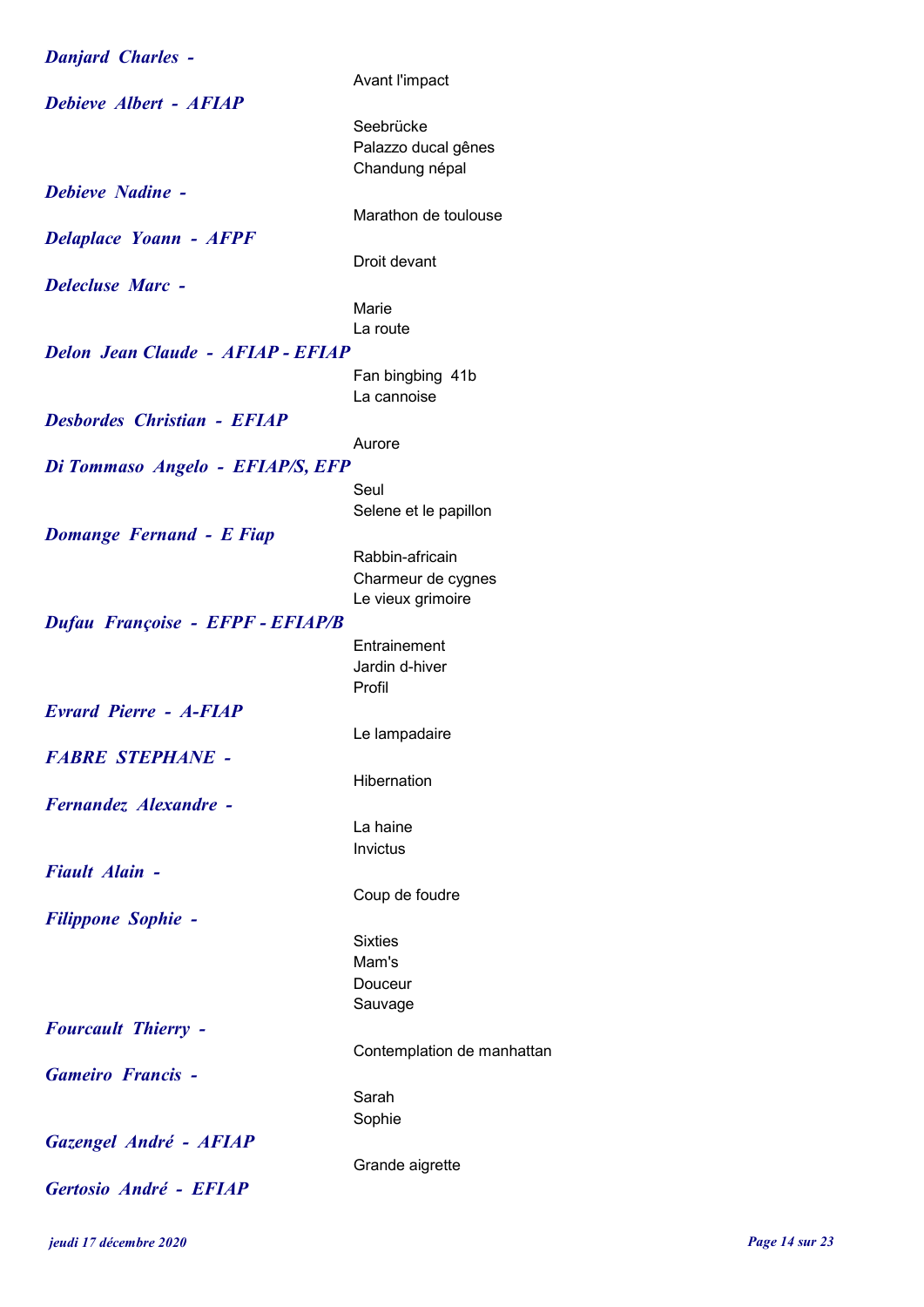|                                                    | Etalons 14 n b                              |
|----------------------------------------------------|---------------------------------------------|
| <b>Giraudin Philippe -</b>                         | Le buron sous l'orage<br>Les rails du futur |
| <b>Gomez</b> Paul -<br><b>Greteau Gary - AFIAP</b> | Ganivelle                                   |
|                                                    | X<br>Marie coiffure                         |
| <b>Hoog Martine -</b><br><b>JACKY DUMANGIN -</b>   | Garde à vous                                |
| Jayet Dominique -                                  | Digue                                       |
| Joly Dominique - AFPF, AFIAP, AC                   | St mathieu 3                                |
| <b>Kies Claude -</b>                               | La conque<br>Amies                          |
| <b>Lachambre Guy -</b>                             | Joseph                                      |
| <b>Lardeux Sébastien -</b>                         | Sommeil<br>Dodoche                          |
| Laroque Bernard -                                  | Tunnel                                      |
| <b>Lauby Jean-Pierre -</b>                         | Côte sauvage                                |
| Le Fustec Sébastien -                              | A hue et à dia<br>Apocalypse en vue         |
| Lecarré Virginie - AFIAP                           | Le phare de la jetée                        |
| Lerzy Denis - AFIAP                                | Les 3 singes (autoportraits)                |
| <b>Linstrument Claude - EFPF EFIAP</b>             | Plomion virage 5<br>Ker breizh              |
| Martin Hervé - EFIAP                               | Chevaucher les nuées                        |
| <b>Martinet Thierry -</b>                          | Inquiétude                                  |
| <b>Michele Philippe -</b>                          | Phare<br>Vieillesse                         |
| Mondie Fabienne - AFPF-AFIAP                       | L'attente                                   |
|                                                    | Chapelle pointe du van<br>Penmarch          |
| <b>Morand Isabelle -</b>                           | Le fantome du musée                         |

jeudi 17 décembre 2020 Page 15 sur 23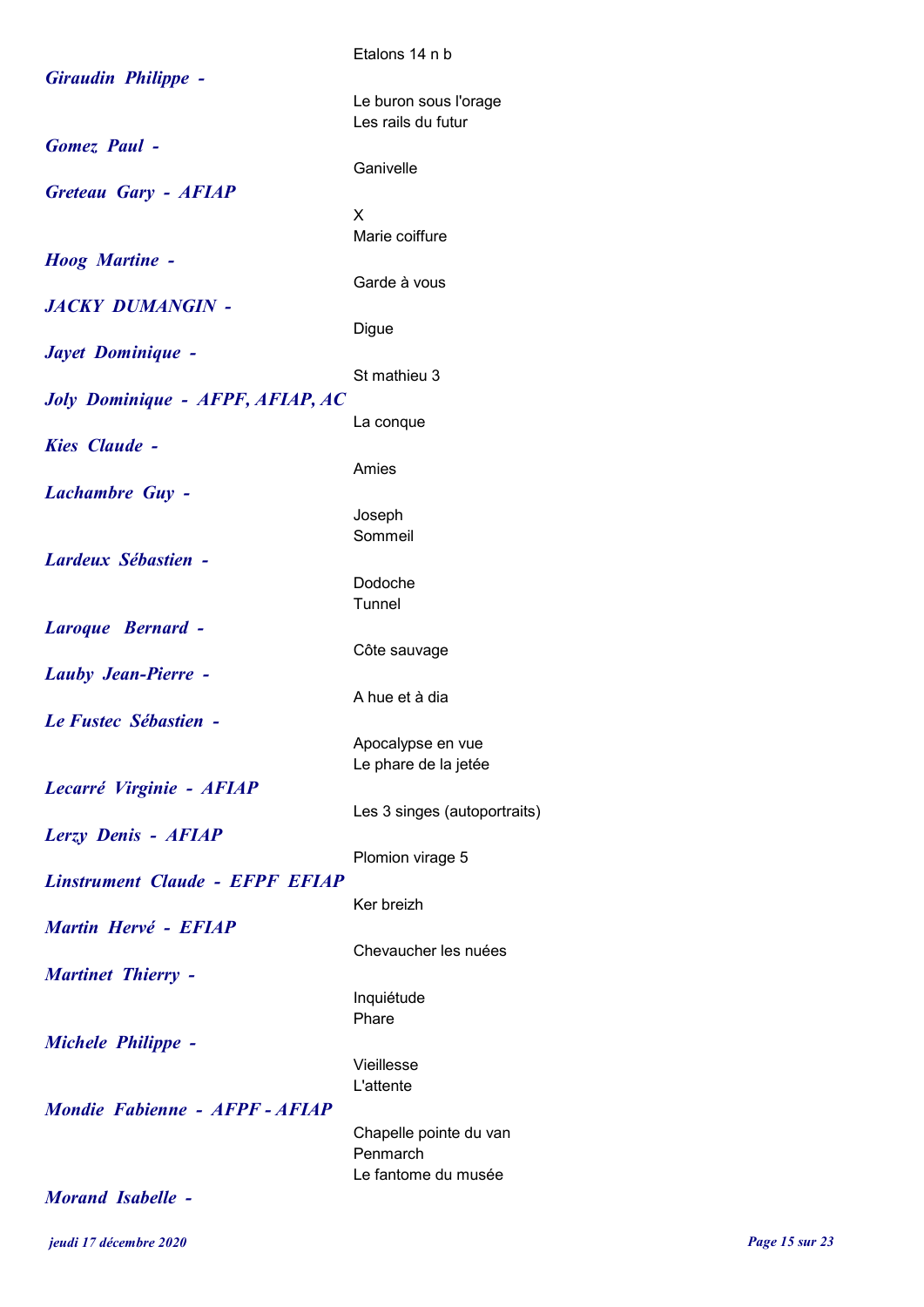|                                        | Platanes                      |
|----------------------------------------|-------------------------------|
| <b>Moulin Olivier -</b>                |                               |
|                                        | Messe station                 |
|                                        |                               |
| Moussu Véronique -                     |                               |
|                                        | Aile                          |
|                                        | Debout                        |
| Nitschke André -                       |                               |
|                                        |                               |
|                                        | Précipitées 2                 |
|                                        | Précipitées 3                 |
| Paillé Jean-Claude - EFIAP, PSA CS     |                               |
|                                        | Gros temps orageux            |
|                                        |                               |
| <b>Paris Trinley - EFIAP-ECEF-M*FC</b> |                               |
|                                        | Au tripot                     |
|                                        | Dans les yeux d emilie        |
|                                        | Aliya                         |
| <b>Pedelmas Pierre - MFIAP</b>         |                               |
|                                        |                               |
|                                        | Paco                          |
|                                        | Pause rosé                    |
|                                        | La pesée annuelle             |
| <b>Pelissier Marc -</b>                |                               |
|                                        | Nono le robot                 |
|                                        |                               |
|                                        | Convergence                   |
| Pires Dias José Manuel - Mfiap - Mfp   |                               |
|                                        | S'asseoir dans les cimetières |
| <b>Pougeoise Alain -</b>               |                               |
|                                        |                               |
|                                        | Nhow rotterdam                |
|                                        | Beemster polder               |
| <b>Prevost Christian -</b>             |                               |
|                                        | Didier                        |
| Raou Michel -                          |                               |
|                                        |                               |
|                                        | Premier jour                  |
| <b>Rondel Brigitte - EFIAP-AFPF</b>    |                               |
|                                        | Pause photo                   |
|                                        | Relax                         |
|                                        |                               |
| Samoyault Guy B. - MFIAP, APSA,        |                               |
|                                        | La fougue de stephane         |
| Sargeant Anne - efiap-ppsa             |                               |
|                                        | Garde forestier               |
|                                        |                               |
| <b>Scheibel Bruno - AFIAP - AFPF</b>   |                               |
|                                        | Des rails                     |
|                                        | Trompe l'oeil                 |
| <b>Serander Arnaud -</b>               |                               |
|                                        |                               |
|                                        | Last glance                   |
|                                        | At the foot of the wall       |
| <b>Targosz Corinne -</b>               |                               |
|                                        | Vertige de l'amour            |
|                                        | Tendresse                     |
|                                        |                               |
| <b>THOMAS Vincent -</b>                |                               |
|                                        | Face ou profil?               |
| Torres André - M.fiap; F.gold ISF;G    |                               |
|                                        |                               |
|                                        | Potron minet                  |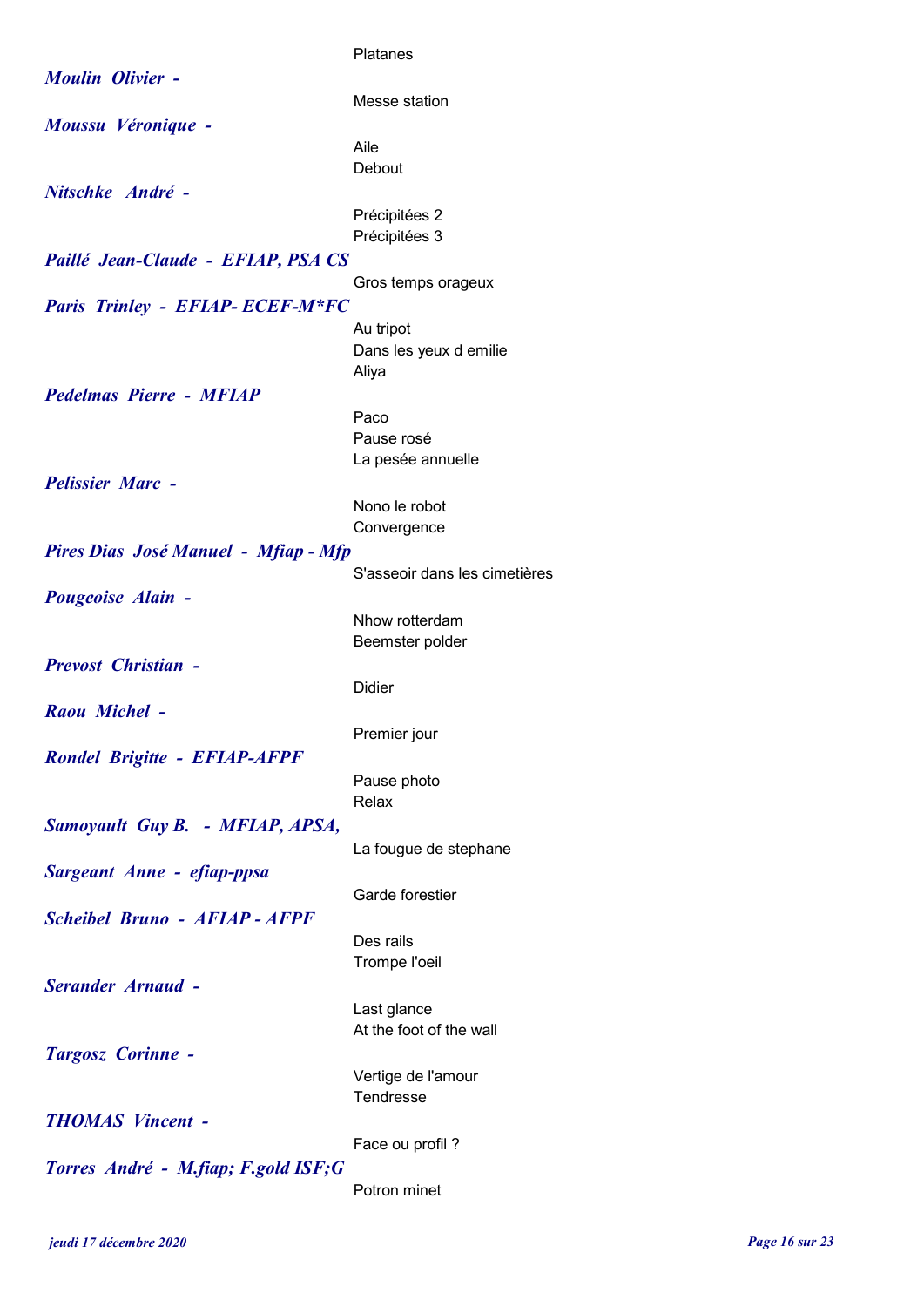|                                          | Le chêne                |
|------------------------------------------|-------------------------|
| Valeri Christian -                       |                         |
|                                          | Courbes                 |
|                                          | L'enfer                 |
| <b>Vanneuville Jacques - M.FIAP</b>      |                         |
|                                          | Alyssa 6155             |
|                                          | Sensuelle 6191          |
|                                          | Stacy 1912              |
| Verdier Gérard -                         |                         |
|                                          | Retour a la manade      |
| Viguier Gérard -                         |                         |
|                                          | Le bain                 |
| Viguier Mireille -                       |                         |
|                                          | Gondoles                |
| Grèce                                    |                         |
| <b>Baladakis George - EFIAP/p, GPUZ</b>  |                         |
|                                          | Looking to the past 433 |
|                                          | The sailor 4837         |
| Kazepidis Vasilis - EFIAP/b, GPU C       |                         |
|                                          | Dervishes 02            |
| <b>Mytilinos Georgios - MFIAP - GMHP</b> |                         |
|                                          | Malliotropon            |
|                                          | Proskinitis             |
|                                          | Vangelis                |
|                                          | Horologas               |
| Papadakis Manolis - EFIAP/g              |                         |
|                                          | Marguerites n2          |
| Xrysa Marketaki Xrysa - AFIAP, GP        |                         |
|                                          | Small marionette        |
| <b>Hongrie</b>                           |                         |
| Bajko Csaba - AFIAP                      |                         |
|                                          | Stairs in bory castle   |
| Kerekes Istvan - EFIAP/diamond3          |                         |
|                                          | Walkers                 |
|                                          | Soulmates               |
| Szabo Jozsef - EFIAP/s                   |                         |
|                                          | Contours                |
| Inde                                     |                         |
|                                          |                         |
| Agarwala Adit - EFIAP/g, FRPS, EF        | Prized catch            |
| <b>Bhattacherjee Subrata -</b>           |                         |
|                                          | Delighted old guy       |
|                                          | Casual look             |
| <b>Ghosh Soumen - AFIP</b>               |                         |
|                                          | Geometry                |
| Pal Udayan Sankar - EFIAP, PPSA,         |                         |
|                                          | Bowled over             |
|                                          | Spiral                  |
|                                          | <b>Break</b>            |
| <b>ROY SOUMESH - EFIAP</b>               |                         |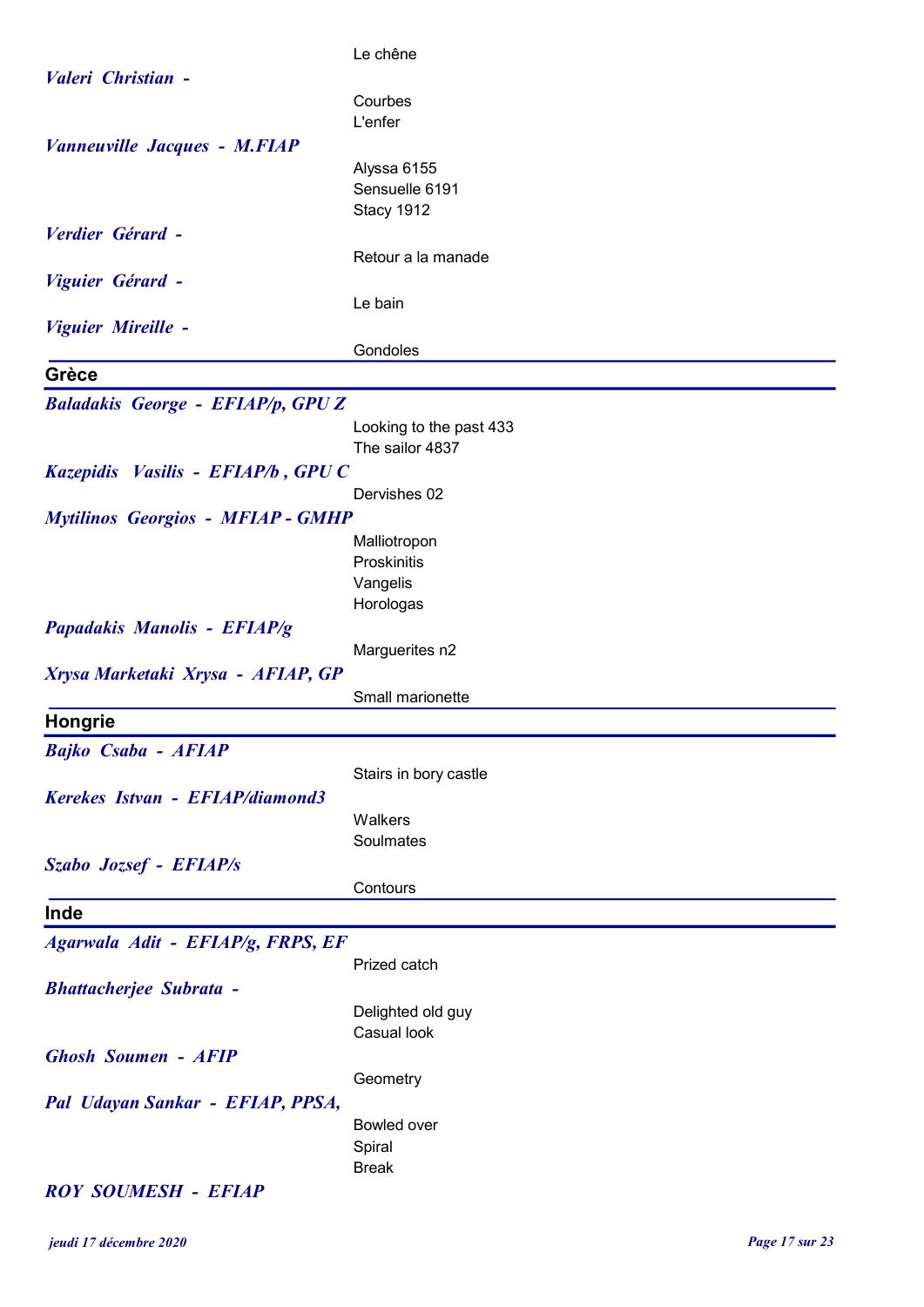|                                   | Nd - 751                          |
|-----------------------------------|-----------------------------------|
|                                   | Trapped in net                    |
|                                   | Chillar party                     |
|                                   | Curious look                      |
| Sinha Barun - Patna               |                                   |
|                                   | Ndi no 1<br>The dream candle      |
| Indonésie                         |                                   |
|                                   |                                   |
| Adriani Maria - QPSA, AFIAP       | Galau sendiri                     |
| <b>Blanco Mario - BPSA</b>        |                                   |
|                                   | Gadis danau batur                 |
|                                   | Wamena family                     |
| Eka Putra Kadek Wigunantara - QPS |                                   |
|                                   | Fun play with dust                |
| Kohar Vincent - QPSA, AFIAP       |                                   |
|                                   | Fishing with net                  |
| Lee Hengki -                      |                                   |
|                                   | The voyagers                      |
|                                   | Venom                             |
|                                   | Phantom<br>Urban asylum           |
| Lie Kristanto -                   |                                   |
|                                   | <b>Barbie</b>                     |
|                                   | Running in the rain               |
| Prameswara Indra - AFIAP          |                                   |
|                                   | Wait a moment please              |
|                                   | Peaceful                          |
|                                   | Smiling glory                     |
| Riyanto Abiprayadi - QPSA         |                                   |
|                                   | Bermain burung                    |
| Saleh Widiyanto -                 |                                   |
|                                   | Looking for hope                  |
| Setiadi Ajar - QPSA               | A sword girl                      |
|                                   | A venom and prey                  |
|                                   | A tarantula and gecko             |
| Sukmadji Rudy - QPSA              |                                   |
|                                   | Sorrow                            |
|                                   | Worship                           |
|                                   | Asik                              |
| Tanudjaja Ineke Sri Redjeki -     |                                   |
|                                   | Never give up<br>Power of defense |
|                                   | Prepare for the show              |
| Wijaya Hartono - QPSA             |                                   |
|                                   | Cheerful children                 |
|                                   | Choosing birds                    |
|                                   | Talking with cepot                |
|                                   | What is the price for this bird   |
| <b>Wongso Herman - QPSA</b>       |                                   |
|                                   | Muddy games                       |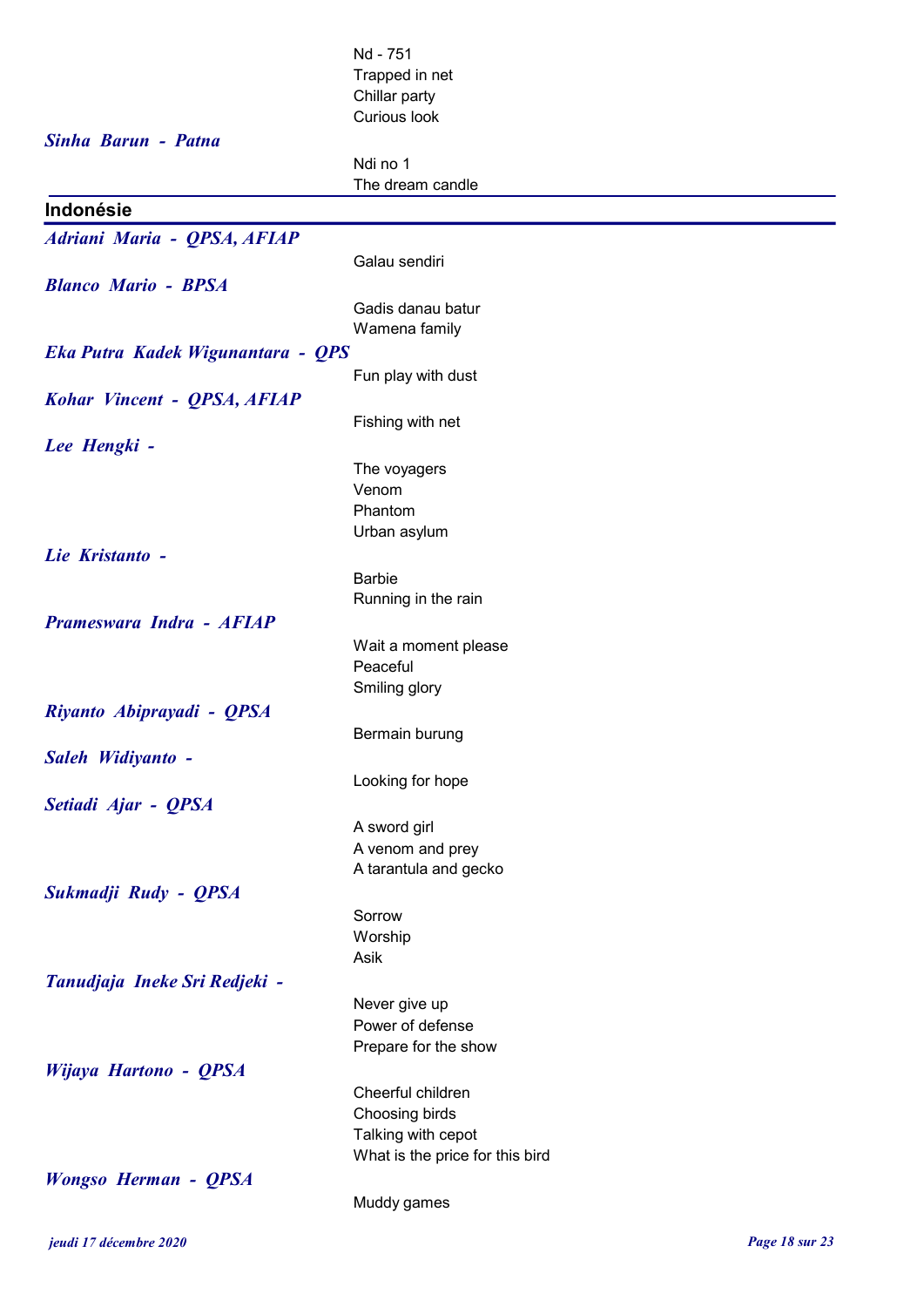| <b>Iran</b>                              |                                                     |
|------------------------------------------|-----------------------------------------------------|
| Mortazavi Seyed Ehsan - EFIAP            |                                                     |
|                                          | Blue mosque 2                                       |
| <b>Irlande</b>                           |                                                     |
| <b>Bushe Catherine - EFIAP/P</b>         |                                                     |
|                                          | Quiet contemplation                                 |
|                                          | Shoreline                                           |
| <b>Byrne Seamus - none</b>               |                                                     |
|                                          | Dark mask                                           |
|                                          | Time frame                                          |
| Doyle Dick - EFIAP                       |                                                     |
|                                          | Twins in rainstorm                                  |
|                                          | Hail storm on the hills                             |
| Feehan Sean - afiap                      |                                                     |
|                                          | Mullaghmore morning                                 |
| <b>Hanafin Helen - FIPF EFIAP/s</b>      |                                                     |
|                                          | Steel harp                                          |
|                                          | Portrait from nepal no 8                            |
| Loughran Gary - AFIAP, LIPF              |                                                     |
|                                          | Dark streets                                        |
|                                          | Small people                                        |
| Mc Aree -Murphy Jacinta -                |                                                     |
|                                          | Thoughtful                                          |
| <b>Stanley Paul - FIPF EFIAP/g EsFIA</b> |                                                     |
|                                          | Stormy day                                          |
| <b>Strapec Michael - EFIAP, LIPF</b>     |                                                     |
|                                          | Little orphan                                       |
|                                          | Michaela                                            |
|                                          | Welcome to my fairytale<br>Village of frozen dreams |
| <b>Irlande du Nord</b>                   |                                                     |
|                                          |                                                     |
| <b>Campbell Laurie - DPAGB APIF E</b>    |                                                     |
|                                          | Sad eyes                                            |
|                                          | Alice not alice                                     |
|                                          | Eyes of a clown                                     |
| Given Bob - MPAGB EFIAP EPSA F           |                                                     |
|                                          | Grasping<br>My name is jack                         |
|                                          | Heart                                               |
|                                          | Scorn                                               |
| <b>Glover John - BPE1.</b>               |                                                     |
|                                          | Three feathers                                      |
|                                          | Things can only get better                          |
|                                          | Head for the showers                                |

## **Italie**

Dario Riva -

The greeting under the house Homecoming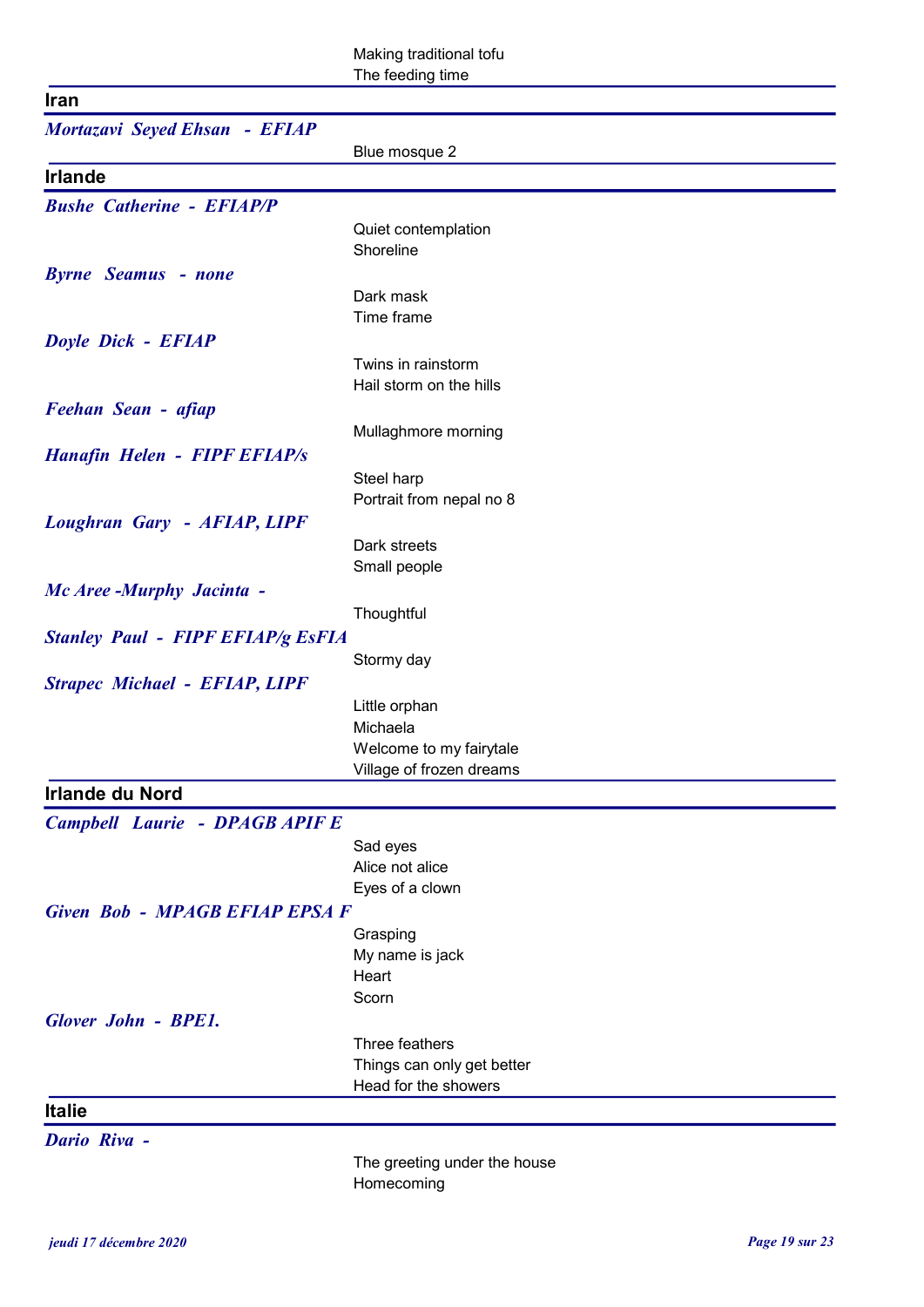| Di Panfilo Vincenzo - AFIAP        |                                    |
|------------------------------------|------------------------------------|
|                                    | Occhi                              |
|                                    | Essere fratelli                    |
|                                    | Biker on the road                  |
| <b>Francesca Salice - EFIAP s</b>  |                                    |
|                                    | Fine jewelry                       |
|                                    | Portrait of black american life    |
|                                    | Williamsburg                       |
| <b>Giudice Monica - EFIAP</b>      |                                    |
|                                    | Railway station43                  |
| Ingino Alfredo - EFIAP - GPU CR2   |                                    |
|                                    | Naples subway                      |
| <b>Manetti Marco - EFIAP</b>       |                                    |
|                                    | Martina s eyes 2                   |
| Martina Meoli -                    | Artistica 03                       |
|                                    |                                    |
| Marzio Vizzoni -                   |                                    |
|                                    | Moldavian pope<br>Reading the news |
| Monchi Silvano - EFIAP/s, HonEFI   |                                    |
|                                    | Classe numerosa 25                 |
| Pietro Bugli -                     |                                    |
|                                    | Now we are in a cage               |
| Zappitelli Enrico -                |                                    |
|                                    | Flowin' away                       |
| Japon                              |                                    |
|                                    |                                    |
| <b>Bonte Daniel -</b>              |                                    |
|                                    | Torpedo<br>Turquoise roots         |
|                                    |                                    |
| Kowaït                             |                                    |
| Alloughani Faisal -                |                                    |
|                                    | <b>Stilnes</b>                     |
| Luxembourg                         |                                    |
| <b>HUTTING JACKY - MFIAP/EFIAP</b> |                                    |
|                                    | Galop                              |
|                                    | Dominatrice                        |
| Nero Julia -                       |                                    |
|                                    | <b>Cuba 5188</b>                   |
|                                    | Cuba 5125                          |
| <b>Malaisie</b>                    |                                    |
| Lim Billion -                      |                                    |
|                                    | Flying under                       |
|                                    | <b>Bromo</b>                       |
|                                    | <b>Distorted</b>                   |
| <b>Lim Guek Cheng -</b>            |                                    |
|                                    | Caring 22                          |
| <b>Wong Danny Yen Sin - MPSA</b>   |                                    |
|                                    |                                    |
|                                    | Sadhu in mathura<br>Young smoker   |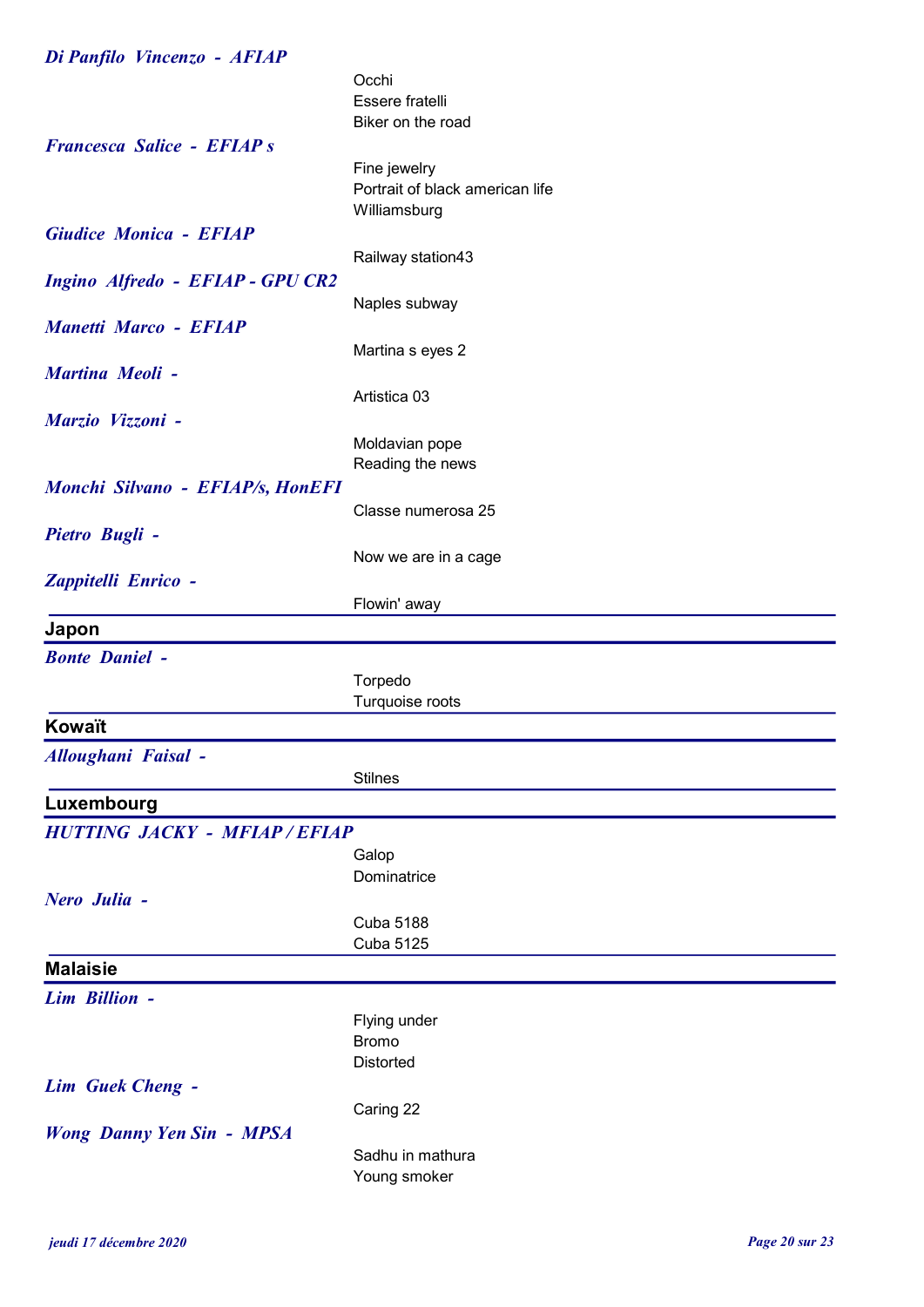| Norvège                               |                                 |
|---------------------------------------|---------------------------------|
| Espeland Kari E - EFIAP/b             |                                 |
|                                       | The last guest                  |
| Gudem Roy - PPSA GPU-CR2 EFIA         |                                 |
|                                       | The other side                  |
| Olsen Asbjorn M -                     |                                 |
|                                       | Formed by water<br>Tattoo woman |
| Nouvelle-Zélande                      |                                 |
| Peng Jiongxin - PPSA, SPSA            |                                 |
|                                       | Air show                        |
|                                       | Girl outside the window         |
|                                       | Fog shadow on the lake          |
| Oman                                  |                                 |
| Aljabri Mahmood - EFIAP               |                                 |
|                                       | Man from tag mahal              |
| Pays-Bas                              |                                 |
| <b>Lybaert Daniel - EFIAP/D3</b>      |                                 |
|                                       | Kuifmakakenfamilie in zww       |
| Ten Tusscher Rob - EFIAP/g EPSA       | Bretagne-30-bw                  |
|                                       | Laisac-zf-01                    |
| Van Son Max - EFIAP/d1, EPSA          |                                 |
|                                       | Point of observation            |
| Qatar                                 |                                 |
| <b>Hassan Ahmed Mohamed - EFIAP/b</b> |                                 |
|                                       | Old smile                       |
|                                       | Highlight                       |
| <b>Réunion</b>                        | <b>Bygone</b>                   |
| <b>Yves Guenot - Grande Montée</b>    |                                 |
|                                       | Christine et baleineau contact  |
|                                       | Christine et baleineau          |
| Roumanie                              |                                 |
| Calin Rucsandra - EFIAP/b             |                                 |
|                                       | Oriental perfume bw             |
| Nagy Lajos - EFIAP/d3, GMPSA, GP      |                                 |
|                                       | Naughty looking                 |
|                                       | Window reflection               |
| Vajaianu Alexandre - E.FIAP/S, F.IC   | Madeline 22                     |
|                                       | Sans ailes                      |
|                                       | Alexa                           |
|                                       | Repos                           |
| Vasile Sarb -                         |                                 |
|                                       | Let's go to work 2              |
| <b>Singapour</b>                      |                                 |
| Tan Lee Eng -                         |                                 |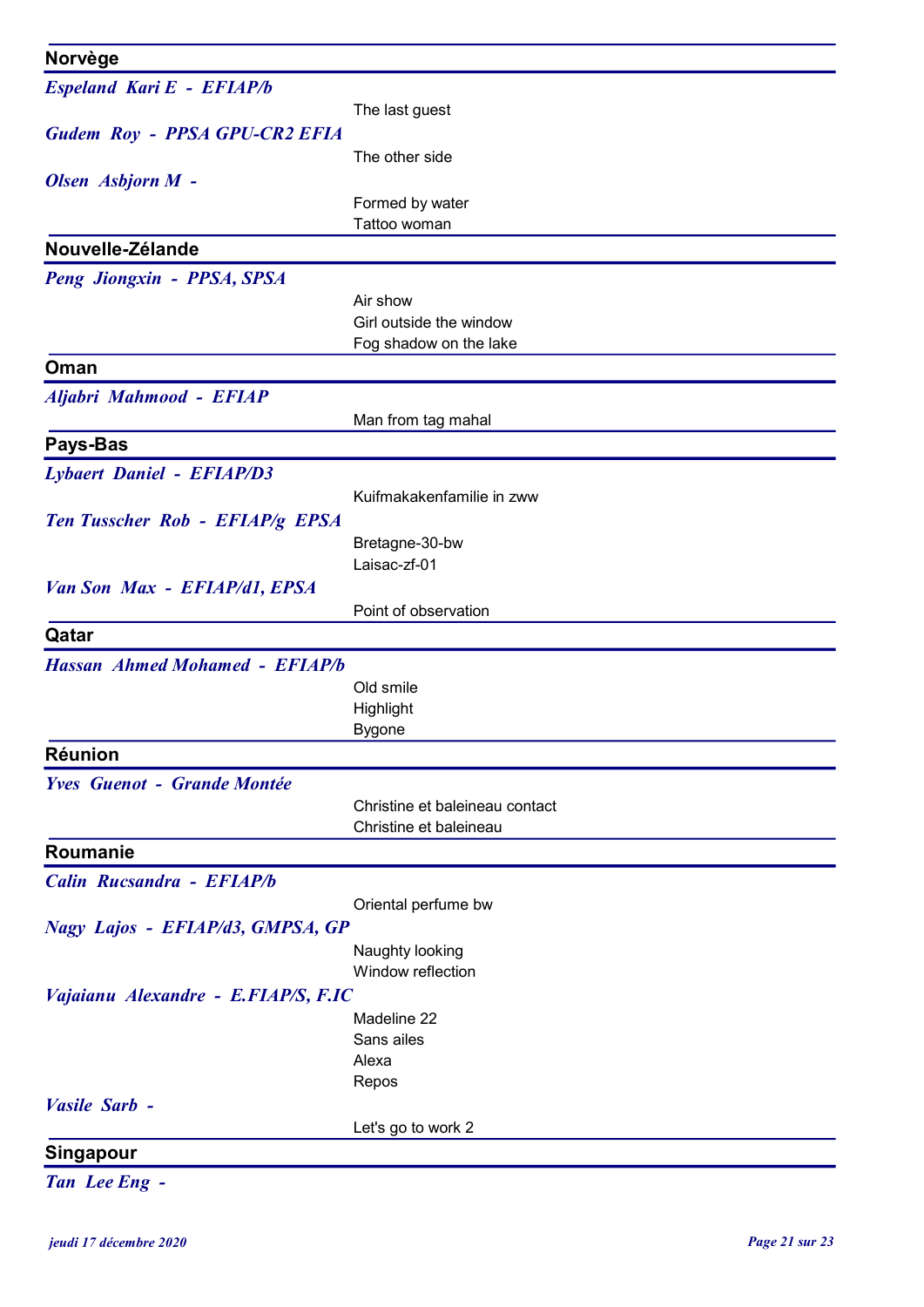## Tribal lady 4 Eagle hunter 10

| TEO Giap Chiu - GMPSA/P, SPSA, E        | Lugio namo To                 |
|-----------------------------------------|-------------------------------|
|                                         | Aafreeda thirty two           |
|                                         | Abigail ng in black ten       |
|                                         | Abrielle tan mei wear cap one |
| Slovénie                                |                               |
| Metljak Drago - EFIAP/b                 |                               |
|                                         | Viaduct 1                     |
| Sri Lanka                               |                               |
| <b>Bandara Pandula -</b>                |                               |
|                                         | Smooth                        |
|                                         | Looking at the rain           |
|                                         | At the old age 2              |
|                                         | Eyes through the rain         |
| Kotelawala Sameera - AFIAP              |                               |
|                                         | Cracks in the sky             |
|                                         | Twists and turns              |
|                                         | Water of life                 |
| <b>Suède</b>                            |                               |
| Robin Olle - EFIAP                      |                               |
|                                         | Berlin parliament building 3  |
|                                         | <b>Billiards</b>              |
| <b>Stake Jan-Thomas - MFIAP, GMPSA</b>  |                               |
|                                         | <b>Power 7035</b>             |
|                                         | Armed and ready 6361          |
|                                         | Globes 2020                   |
| <b>Wennblom Monica - EFIAP</b>          |                               |
|                                         | My meal                       |
| <b>Suisse</b>                           |                               |
| Albrecht Urs - MPSA2, SPSA, DISF,       |                               |
|                                         | <b>Baker</b>                  |
| <b>Turquie</b>                          |                               |
| <b>Barlas Baris - AFIAP, HonFTGM, S</b> |                               |
|                                         | Tunnel_10                     |
| Cevik Mehmet - EFIAP/B                  |                               |
|                                         | Capadocia5                    |
|                                         | Zanatkar                      |
| Ceylani Abdullah Yalcin - EFIAP/B       |                               |
|                                         | Kosaci 5                      |
|                                         | Asura 3                       |
| Demirel Husnu -                         |                               |
|                                         | Merdiven                      |
|                                         | Fisherman                     |
| Eguz Meral - Afiap                      |                               |
|                                         | Meral 830                     |
| Guido Niko - Efiapb Gpu Cr2             |                               |
|                                         | Madagaskar 120                |
| Kandiyoti Henri -                       |                               |
|                                         | Bibliophile                   |